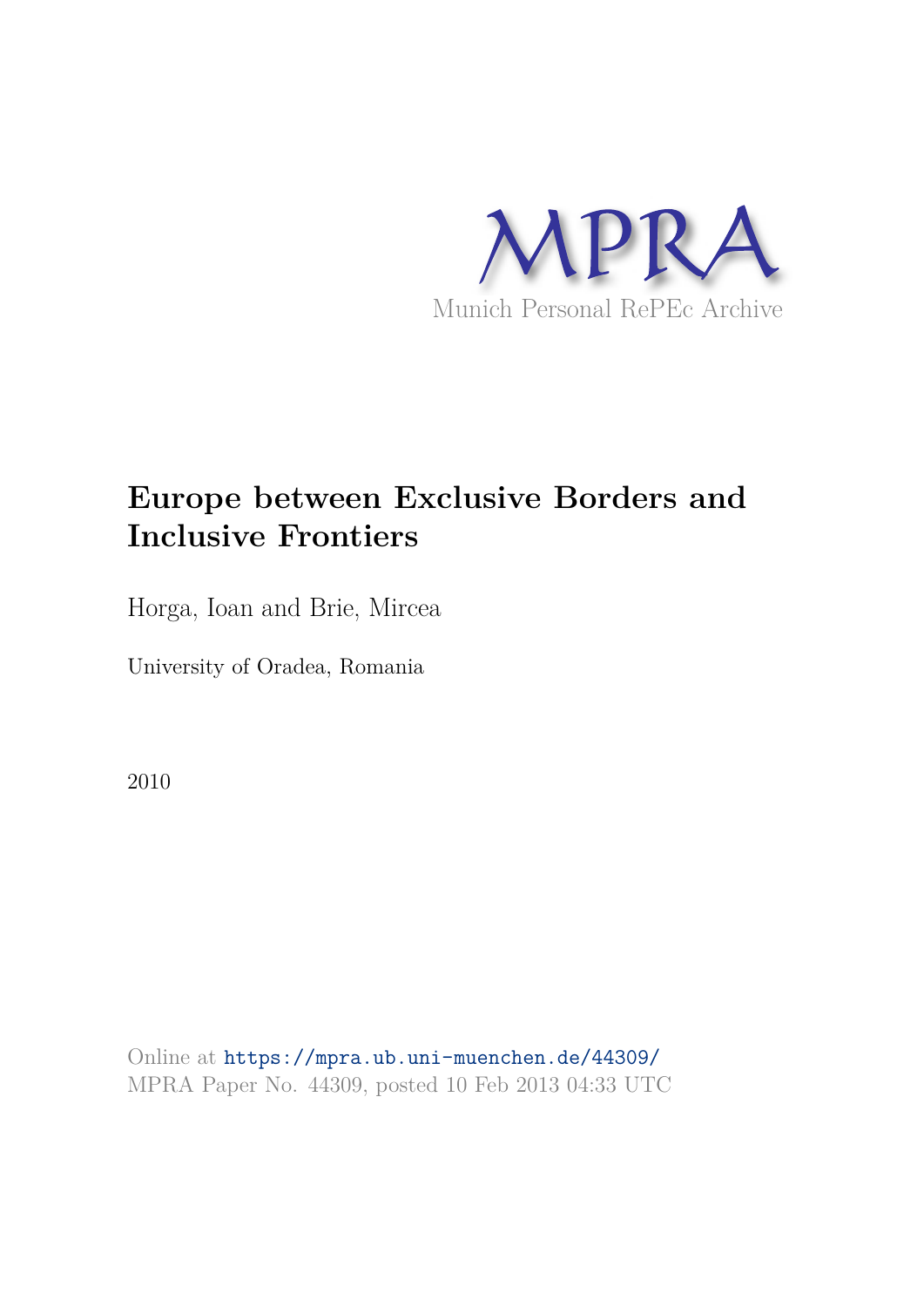## **Europe between Exclusive Borders and Inclusive Frontiers<sup>1</sup>**

## **Ioan Horga Mircea Brie**

*Abstract. The approach of the European Union external border has been made on the one hand through an analysis of the concepts of external border from the point of view of official documents and the concepts introduced by authors and specialists in the field; on the other hand, it has been made through an attempt to seize certain types of symbolic and ideological borders.* 

*As far as the first category is concerned, resorting to documents and legal regulations of European institutions has been highly important. We have also paid attention to conceptual approaches on the border, as well as on the relations "open – close", "inclusive – exclusive", or "soft – hard" border. Beyond physical border irrespective of the conceptual approach from whose perspective it is analysed either within or at the European Union border, we can identify other types of "borders". We consider these borders symbolic and ideological as they are not palpable more often than not. From Europeanism to nationalism, from ethno-religious identities to social chasm, this wide range of approaches on symbolic and ideological borders may continue in the context of new fight against terrorism or of the implementation of an efficient European neighbourhood policy.* 

*Keywords*: external border, European Union, exclusive borders, inclusive frontiers, cross-border cooperation, good neighbourhood

#### **Introduction**

<sup>1</sup> The paper *Europe Between Exclusive Borders and Inclusive Frontiers* was published in *Studia Universitatis Babeş-Bolyai,* Series *Europaea*, *Cluj-Napoca*, 2010, p. 63-86

<sup>\*</sup> Ioan Horga, PhD in History, Professor at the Department for International Relations and European Studies, University of Oradea, holds the "Jean Monnet" Chair in Euroregional Studies and is a Co-director of Institute for Euroregional Studies Oradea-Debrecen, Dean of the Faculty of History, Geography and International Relations, e-mail: horga@igri.ro

 Mircea Brie, PhD in History, Lecturer at the Department for International Relations and European Studies, University of Oradea, member of the Institute for Euroregional Studies, Head of the Chair of International Relations and European Studies, e-mail: brie@igri.ro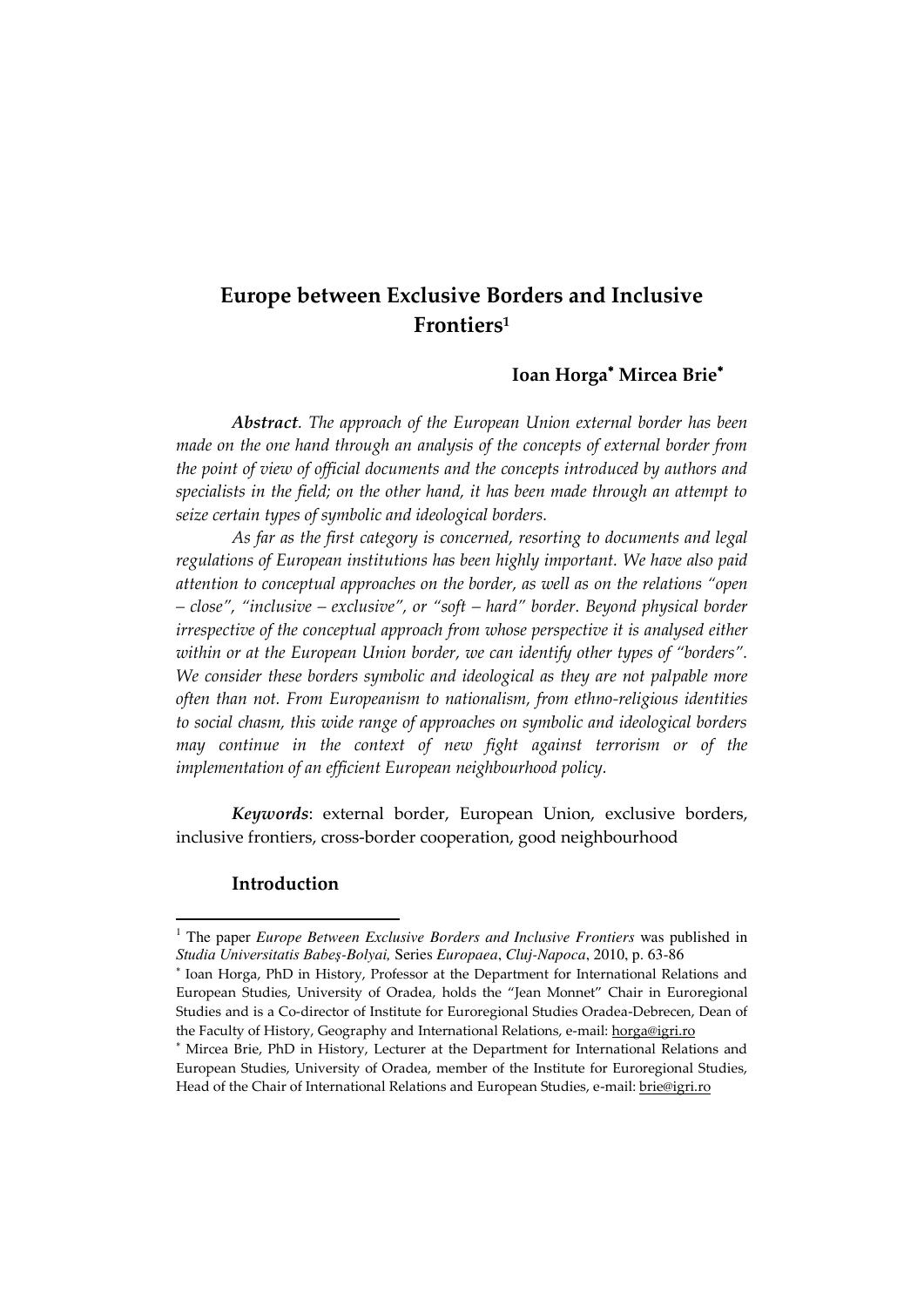We can debate on the external borders of the European community considering a complex approach comprising the official point of view of the organisation, as well as that of different concepts as set out in literature in the field.

Right from the beginning of our initiative, we have to point out that the debate has two categories of border areas that are considered to be external: the former results from the geographical boundaries of the European Union, while the latter from the territorial enlargement of the Schengen Implementation Agreement. Considering the double approach, the perspective of a debate on the external border is coordinated by clear legal norms. As a matter of fact, the community border legal status is conferred by: "all legal norms adopted by the members of a community of states concerning access and stay of citizens from another state (be it a member of the community or not), concerning crossing of internal or external borders by persons, means of transportation, goods and assets, as well as joint regulations referring to both internal and external border administration" 2 .

The border, defined by *Dictionnaire de géographie*<sup>3</sup> as a "limit separating two areas, two states", a clash "between two manners of space organisation, between communication networks, between societies often different and sometimes antagonistic" 4 , represents the "interface of territorial disruption" 5 . Borders mark the limit of jurisprudence, sovereignty and political system. Thus, they can act as lines of division, as "barriers" or "landmarks". On the other hand, they also mark the typology of political construction. The border – political system relationship is shown in an interesting manner by Jean-Baptiste Haurguindéguy, who sees "la frontière comme limite du politique" and "le politique comme limite de la frontière"<sup>6</sup> .

From the community perspective, the European Union external border represents the geographical boundaries settled by community

<sup>2</sup> Vasile M. Ciocan, *Bună vecinătate şi regimuri frontaliere din perspectivă europeană*, Oradea, Editura Cogito, 2002, p. 88.

<sup>3</sup> P. Baud, S. Bourgeat, *Dictionnaire de géographie*, Paris, Hatier,1995.

<sup>4</sup> Apud Gabriel Wackermann, *Les frontières dans monde en mouvment*, Paris, 2003, Ellipses, p. 11.

<sup>5</sup> *Ibidem*, p. 10

<sup>6</sup> Jean-Baptiste Haurguindéguy, *La frontière en Europe: un territoire? Coopération transfrontalière franco-espagnole*, Paris, L`Harmattan, 2007, p. 154.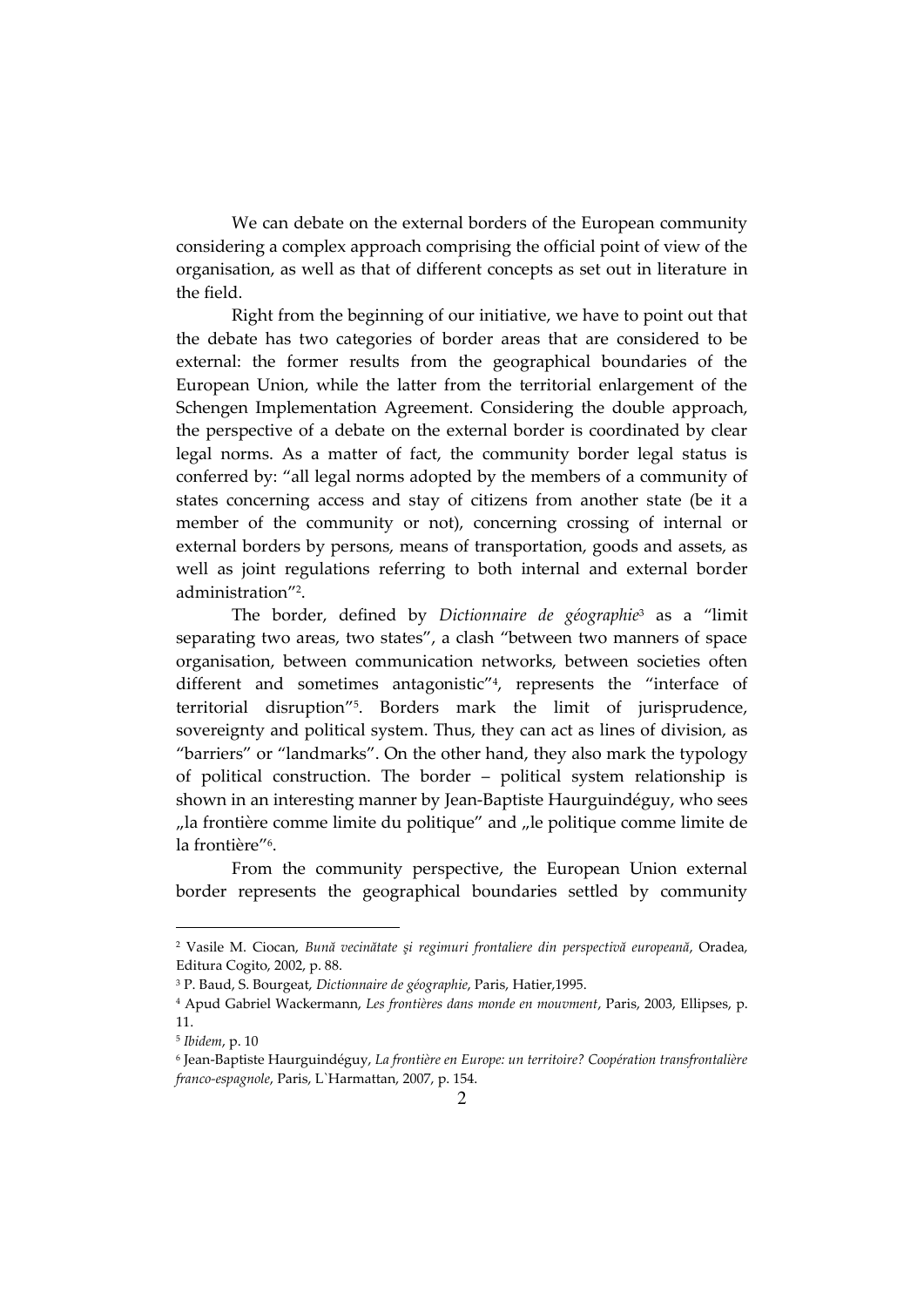agreements and treaties. From the Schengen Agreement perspective, external borders are defined as "terrestrial and maritime border, as well as airports and maritime harbours of the Contracting Parties unless internal borders" 7 . "By derogation to the definition of internal borders, ... airports are considered external borders for internal flights" 8 . These borders can basically be crossed only at "border crossing points according to their schedule" 9 . Moreover, the new European treaties stress and regulate the principles of individual freedoms amongst which free circulation of persons has a special place. The final dispositions of the Treaty on the European Union regulated after the reform of the old "European constitution" in Lisbon show in a clear-cut manner, despite the abrogation of article 67 in the text of the former treaty<sup>10</sup>, that the Union is a space of freedom, security and justice<sup>11</sup>. In order to reach these standards and to guarantee citizens' rights, the protection and strict control of external borders have become compulsory. Moreover, all protocols on external relations making reference to external borders stipulate "the need for all Member States to provide effective control at their external borders" 12 .

## **1. Border and "inclusive – exclusive"/"open – close"/ "softhard" concept**

Such a vision on the border has undoubtedly resulted from the need to characterise certain border typologies. Such a conceptual approach can be made when attempting to characterise contemporary European space. The concept acquires new features precisely in such a community

<sup>7</sup> *Convention of 19/06/1990,* published in Brochure no. 0 of 19/06/1990 to enforce the Schengen Agreement of 14 June 1985 on gradual elimination of common borders control, Schengen, 19 June 1990, art. 1.

<sup>8</sup> *Ibidem*, art. 4, paragraph 4.

<sup>9</sup> *Ibidem*, art. 3, paragraph 1.

<sup>&</sup>lt;sup>10</sup> The text of *Treaty establishing a Constitution for Europe*, title V, chapter 1, shows in articles 67-76 *General dispositions on liberty, security and justice*. See text of constitutional treaty in Marianne Dony, *Après la réforme de Lisbonne. Les nouveaux européens*, Bruxelles, 2008, p. 35- 164.

<sup>11</sup> *Charte des droits fondamentaux de l`Union proclamée le 12 décembre 2007*, chapter II, art. 6-19. Apud Marianne Dony, *op. cit*., pp. 270-277.

<sup>12</sup> This can be found in *Protocol on external relations of the Member States with regard to the crossing of external borders* (1997), annexed to the *Treaty establishing the European Union*. Apud Marianne Dony, *op. cit*., p. 235.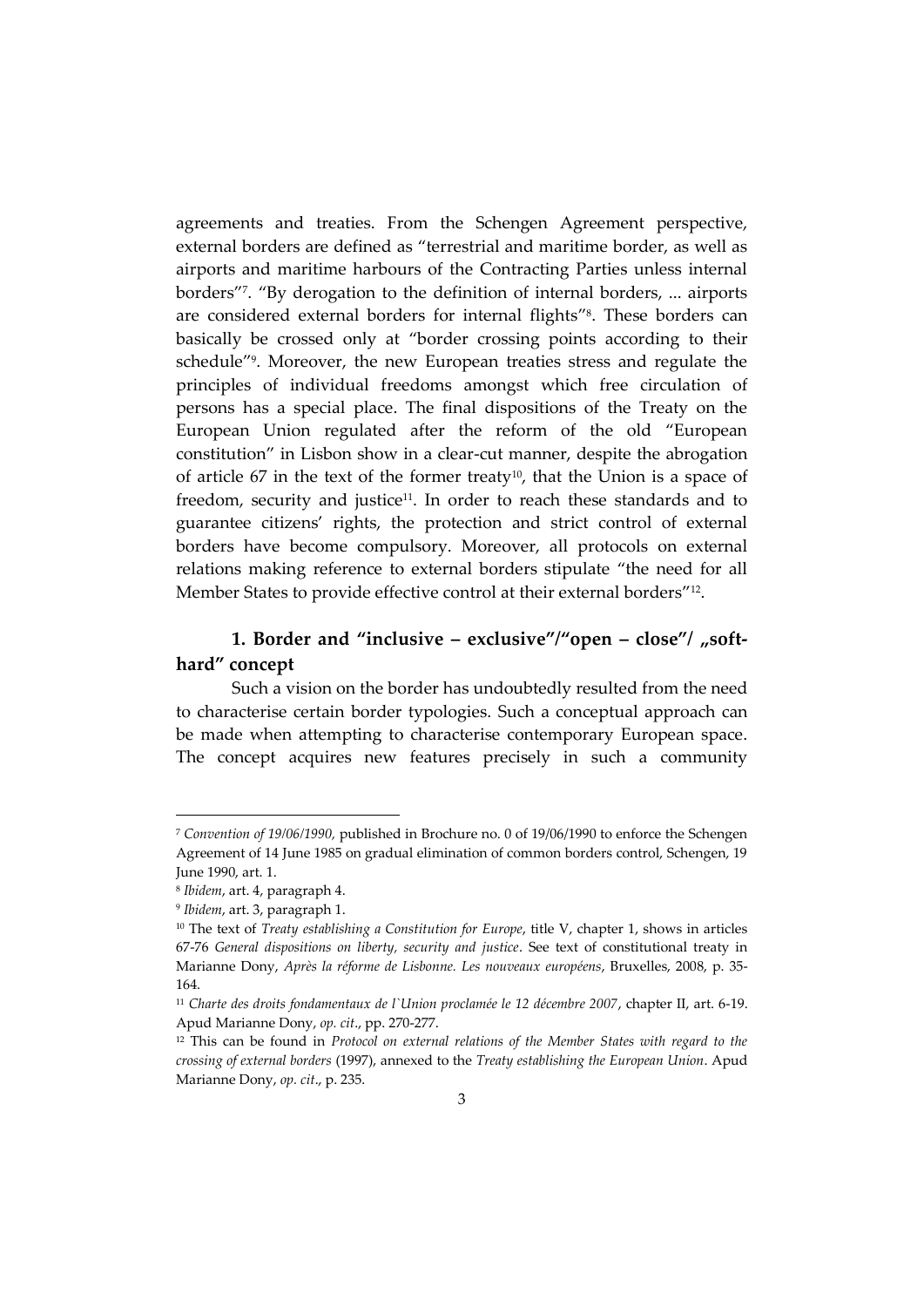construction where regional or sectorial identities are still very powerful irrespective of their forms.

An interesting survey on the topic entitled *Border in a Changing Europe: Dynamics of Openness and Closure*13, was published by Gerard Delanty, professor of sociology at the University of Liverpool. The survey starts from the premise that societies are spatially organised through different "border" delimitations. From this perspective, each space may be characterised as open or close depending on the typology of the border delimiting it. Fabienne Maron speaks about "frontières barrières" (characterised by restrictions and visa) to design the opposite of "frontières ouvertes" whose crossing is authorised without restrictions<sup>14</sup>. However, in the context of the new geopolitical mutations in the European area, they all acquire a new significance under the pressure of changes generated by the process of European integration. The old borders fade away leaving room to new border structures resulting from new concepts and approaches on delimitations more or less spatial.

The numerous political borders tend to fade away to fully disappear in importance. In time, former borders turn into mere "symbols of singularity, of independence" <sup>15</sup>. At the same time, cultural borders, for instance, acquire an ever more visible functionality. The approach is not only internal, in which case one can identify cultural sub-components specific to the European area; there is also an approach characteristic of the European Union external governance system. Such a cultural border makes clear distinction between Europe and non-Europe. Beyond such a theory that might stress scepticism against certain projects for future enlargements of the European Union, we can notice the use of debates on the issue of actual borders of Europe, an issue raised by analysts for centuries.

The cultural perspective gives birth to debates on the notion of European civilisation unity and on the relationship between geography and culture. Can Europe be separated from Asia as a consequence of the

<sup>13</sup> Gerard Delanty, *Border in Changing Europe: Dynamics of Openness and Closure*, in *Eurolimes*, vol. I, *Europe and Its Borders: Historical Perspective* (hereinafter *Eurolimes*, vol. 1), ed. Ioan Horga, Sorin Sipos, Oradea, Institute for Euroregional Studies, 2006, pp. 46-58.

<sup>14</sup> Fabienne Maron, *Les nouvelles frontières de l`Europe: repenser les concepts*, in *Eurolimes*, vol. 4, *Europe from Exclusive Borders to Inclusive Frontiers* (hereinafter *Eurolimes*, vol. 4), ed. Gerard Delanty, Dana Pantea, Karoly Teperics, Oradea, Institute for Euroregional Studies, 2007, p. 115.

<sup>15</sup> Erique Banus, *Images of openness – Images of closeness*, in *Eurolimes*, vol. 4, p. 139.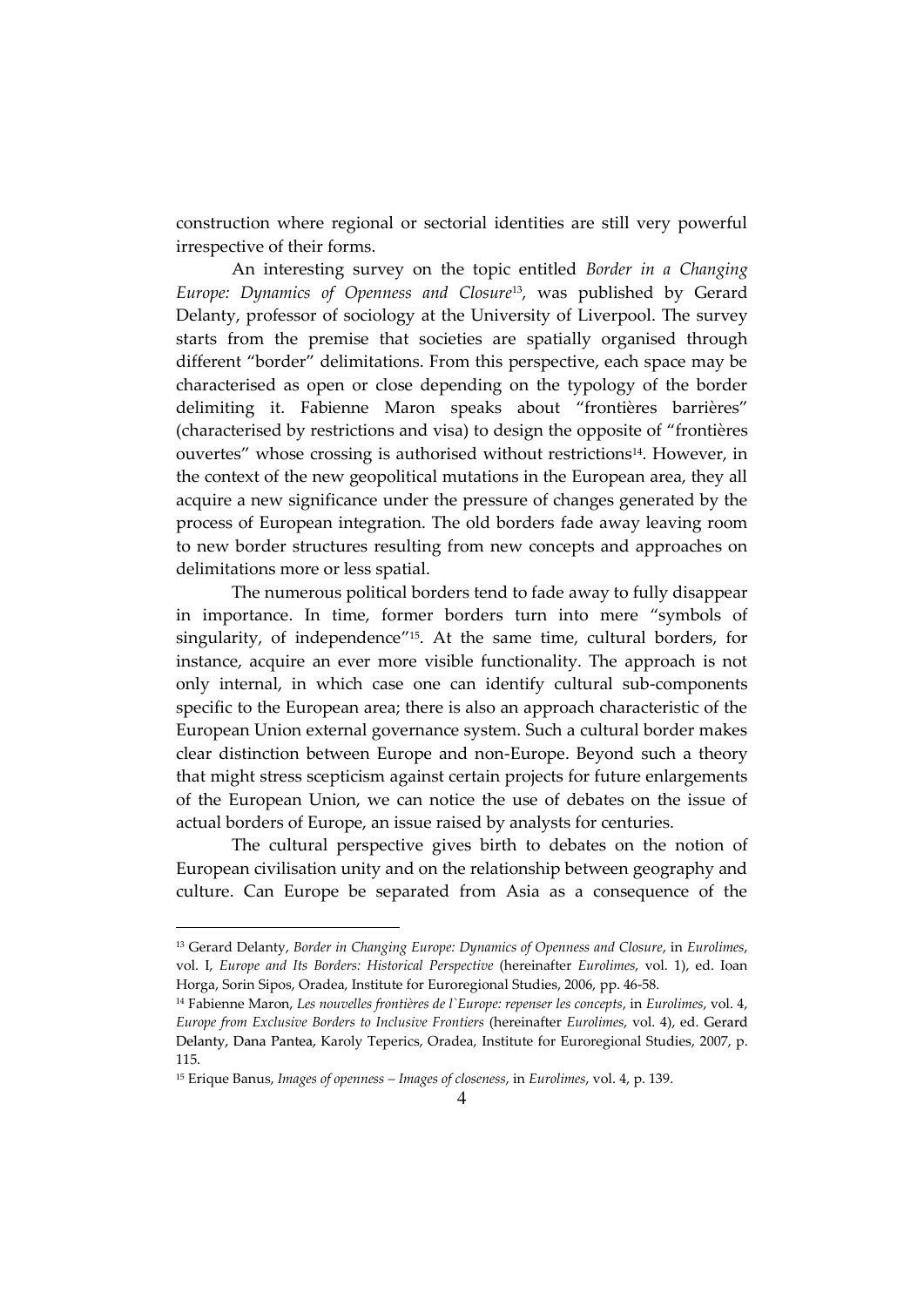cultural delimitation criterion? Professor Delanty approaches the concept of Christian Europe, as well as that of Europe as an heir of Roman and Greek civilisations16. Beyond the geographical, tectonic delimitation of the two continents, is European culture able to impose new borders? It is a question to which European analysts have very different answers. Perspectives are strongly influenced by current geopolitical subjectivism. In the same manner, in the Middle Ages, Europe was constrained to Catholic West clearly separated from expanding Islamism. Through his endeavours, Peter the Great included Russia in the European diplomatic system. Europe expanded as a concept. For the first time in 1716, the *Almanach royal* published in France put the Romanov on the list of European monarch families. This was undoubtedly due to the harmonisation of Russia with other powers in the European diplomatic system17. In 1715, the position of the Ottoman Empire was similar to Russia's from several points of view. It entered the European diplomatic scene at the end of the 15<sup>th</sup> century. In fact, the entrance of the Turks in the relational system amongst European countries was mainly due to rivalries between France and the Habsburgs<sup>18</sup>. Nevertheless, the Ottoman Empire did not express as a European state and was never part and parcel of the European diplomatic system all through the 18th century. To Napoleon, the European space meant "French Europe" conceived as a space whose borders had to be settled after pressures on the Ottoman Empire19. The examples continue nowadays. Beyond all these, the hypothesis of cultural borders impose certain delimitations that we often assume whether we want it or not.

We do not aim at tracing such borders of the European area. We only point out the fact that our debate imposes rather a characterisation on European identity as a spatial notion protected just like a fortress. Is Europe not only politically, but also culturally a space imposing external borders clearly settled from a territorial point of view? Pursuing the evolution in time of the process of European construction, we can conclude by answering this question as follows: in the European Union, external borders are more and more important (more closed!), while the internal ones become more formal than real (more open!). Europe seen as a

<sup>16</sup> Gerard Delanty, *op. cit*., p. 46.

<sup>17</sup> Matthew Anderson, *L'Europe au XVIII<sup>e</sup> siècle 1713-1783*, Paris, 1968, p. 156.

<sup>18</sup> *Ibidem*, p. 157.

<sup>19</sup> Gerard Delanty, *op. cit*., p. 46.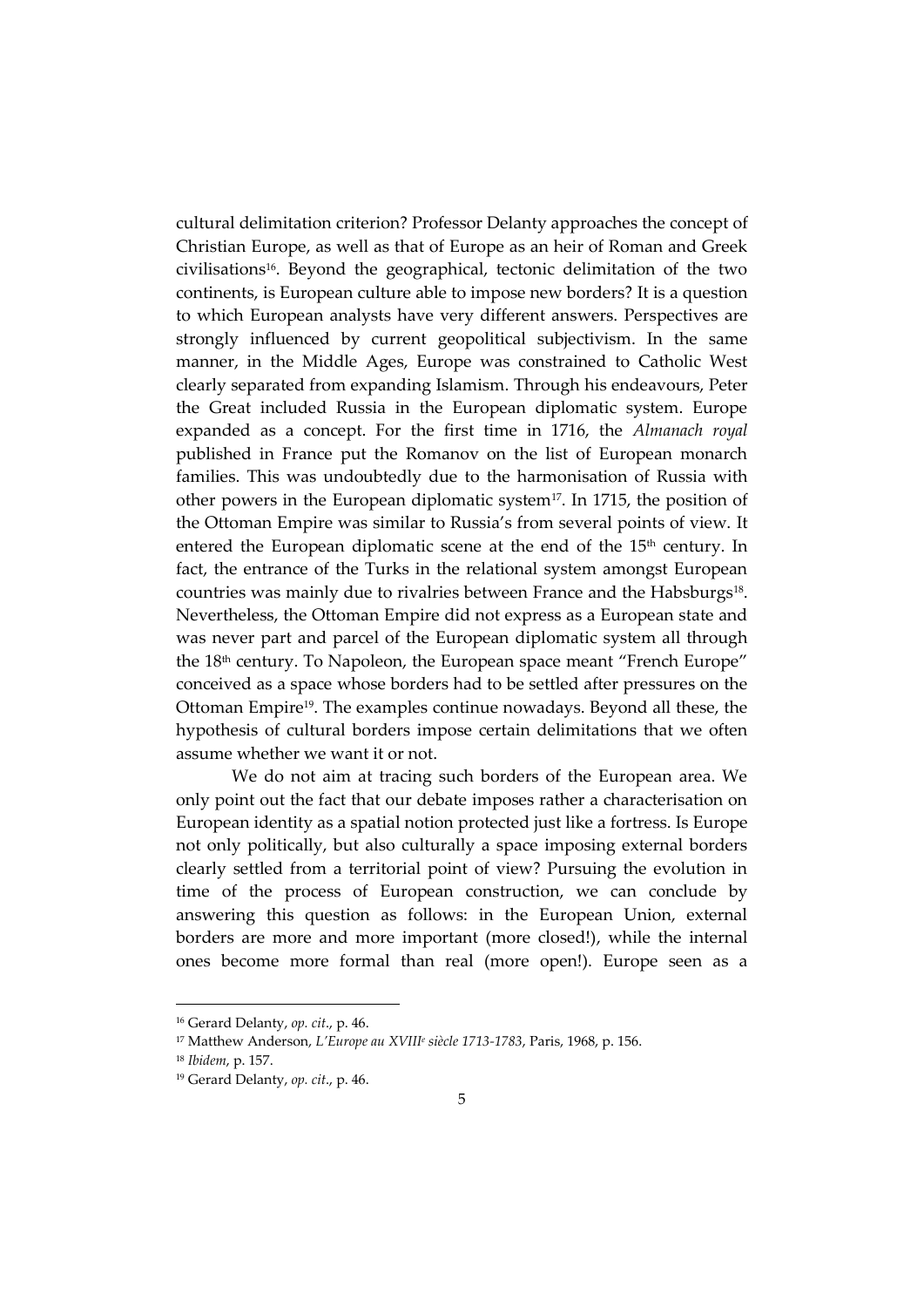"fortress" is thus more open, more "hospitable" from the perspective of its members, and more closed, secure and less permissive for the rest of the world. In such a construction, we can identify not only the advantages of the high level of democracy and welfare the Community citizens may enjoy, but also the exclusivism imposed to others by closing the border. After removing internal barriers, Europe starts to become a super-state reinventing the "hard" border protecting states and politically associated people, excluding others that have not benefitted from such political decisions. In this context, do external borders of the community become expressions of national state border? It is a difficult matter entailing debates not only on the character and typology of the border, but also on aspects introduced by the fact that the Union does not have a border from within which the exterior may be seen. There are several territories that, from a geographical point of view, are comprised "within" the community while not being part of the European Union. Thus the attempt to trace community border to (physically!) separate the "Europeans" from the "non-Europeans" becomes impossible from a cultural point of view. Though recent, the historical heritage after the cold war imposes not only borders; they also impose actual barriers that cannot be crossed from the point of view of political decisions. Borders remain closed, irrespective of cultural heritage. On the other hand, the process of outlining external borders cannot be finished. Starting from such a remark, people and states that will belong to the "interior" are currently outside the borders. Thus the hard border whose construction is more and more obvious excludes the Europeans, not only the non-Europeans. Consequently, the European border is open or close depending on the exclusivist political interests and less from a possible cultural perspective. Hence, political discourses bringing motivations relating to the European cultural heritage concerning European integration of certain states such as Turkey are mere populist actions. It is a political decision of an exclusivist club. "Europe is and should remain *a house with many rooms*, rather than a culturally and racially exclusive club"20. Thus, the European Community becomes a close territory on political grounds based on identity motivations.

The debates on current European borders have often acquired the image of polemics on their place, role, shape, or consistency. Kalipso Nicolaides considers that *Eurolimes* is "un paradigme qui lie l'integration a

<sup>20</sup> Robert Bideleux, *The Limits of Europe*, in *Eurolimes*, vol. I, p. 62.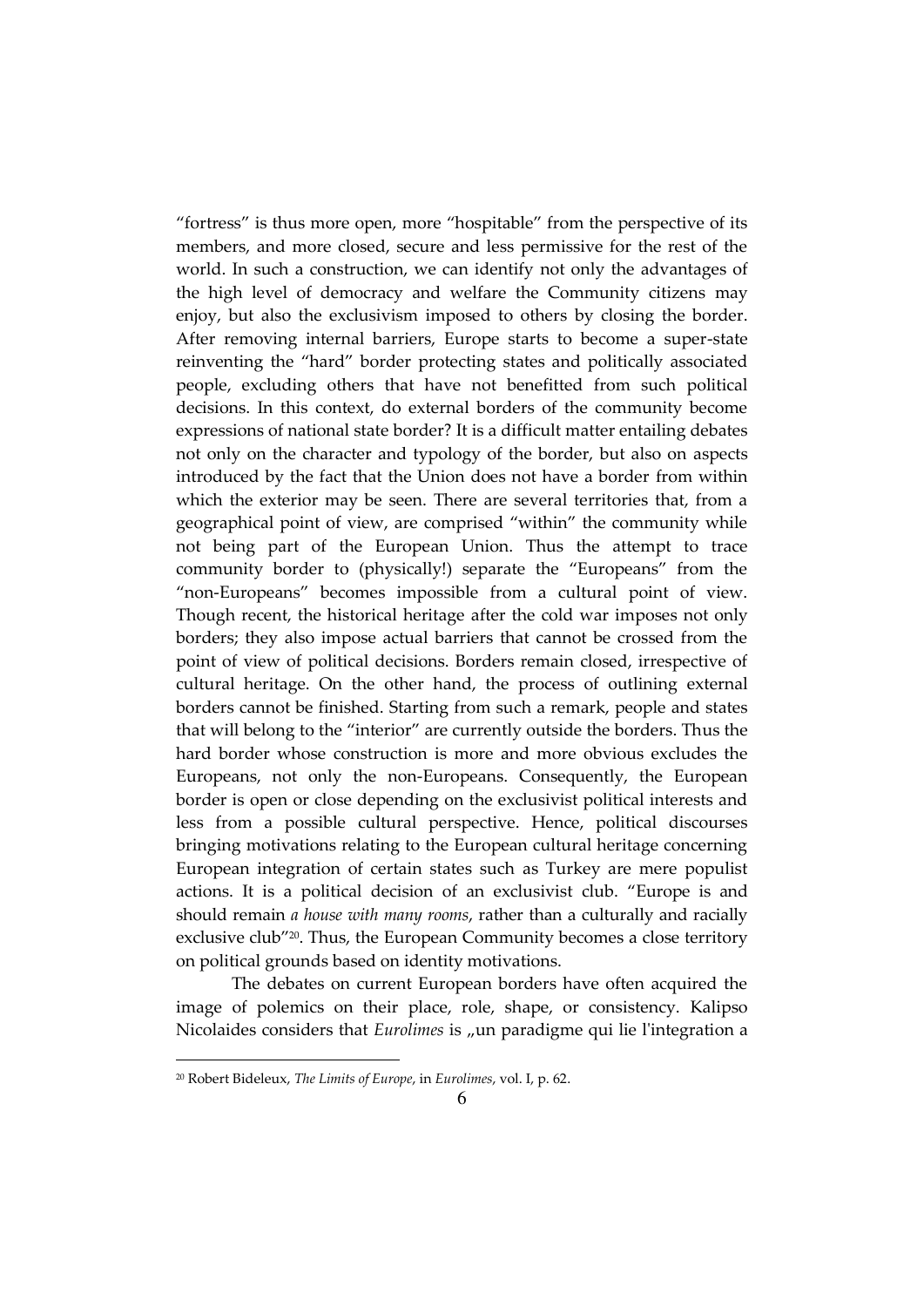l'interieur et a l'exterieur, les liens intercultureles, interethatiques et interclasses tisses au sein de l'Union d'aujourd'hui et les liens inter-Etats tisses avec ses nouveaux membres potentials"<sup>21</sup>. Beyond the image of national states' borders, the definition of this paradigm is carried out in the survey entitled *Why Eurolimes?*22. According to the same pattern, the *Eurolimes* paradigm designs, according to several researchers in the field, what we understand by "inclusive frontier"<sup>23</sup>, that is, the borders to which the European construction tends. The main idea of the integration process is not to settle barriers, but to attenuate them. From this perspective, internal borders become more and more *inclusive* and less visible. Security and border traffic control are transferred to external borders that become more and more *exclusive*, more restrictive if we respect the logic above. Such a theory is valid up to a point. Internal borders do not simply become more open, more *inclusive*<sup>24</sup>; there is an integration process taking place in steps. On the other hand, we cannot consider as fully equal good and *inclusive/open*, or bad and *exclusive/close*. A simple example can confirm our hypothesis: in war areas, borders are relatively open to refugees<sup>25</sup>. However, we cannot conclude that we have an *inclusive* border "open just for pleasure" like European borders to which community integration tends as a model.

As a methodological and conceptual approach from the perspective of the topic, surveys published in volume 4 of the Eurolimes Journal, *Europe from Exclusive Borders to Inclusive Frontiers*, are very interesting. The debate focuses on possible interpretations on typology, form and structure of the new borders in central and eastern European space after the accession of the first communist countries to the European Union in 2004. The new Europe is made up of eastern territories on the continent. The external border of the EU has been pushed to the east, to the traditional

<sup>21</sup> Kalypso Nicolaides, *Les fins de l'Europe*, in Bronislaw Geremek & Robert Picht (ed.), *Visions d'Europe,* Paris, Odile Jacob, 2007, p. 287.

<sup>22</sup> Ioan Horga, *Why Eurolimes*, in *Eurolimes*, vol. I, pp. 5-13.

<sup>23</sup> Kalypso Nicolaides, *op. cit*., p. 275-290; Jan Zielonka, *Europe Unbund: Enlarging and Reshaping the Boundaries of the European Union*, London, Routledge, 2002; Idem, *Europe as Empire*, Oxford University Press, 2006; Geremek, Bronislaw, Picht, Robert, *Visions d'Europe*, Paris, Odile Jacob, 2007.

<sup>24</sup> Gerard Delanty, *op. cit*., p. 51.

<sup>25</sup> *Ibidem*, p. 50.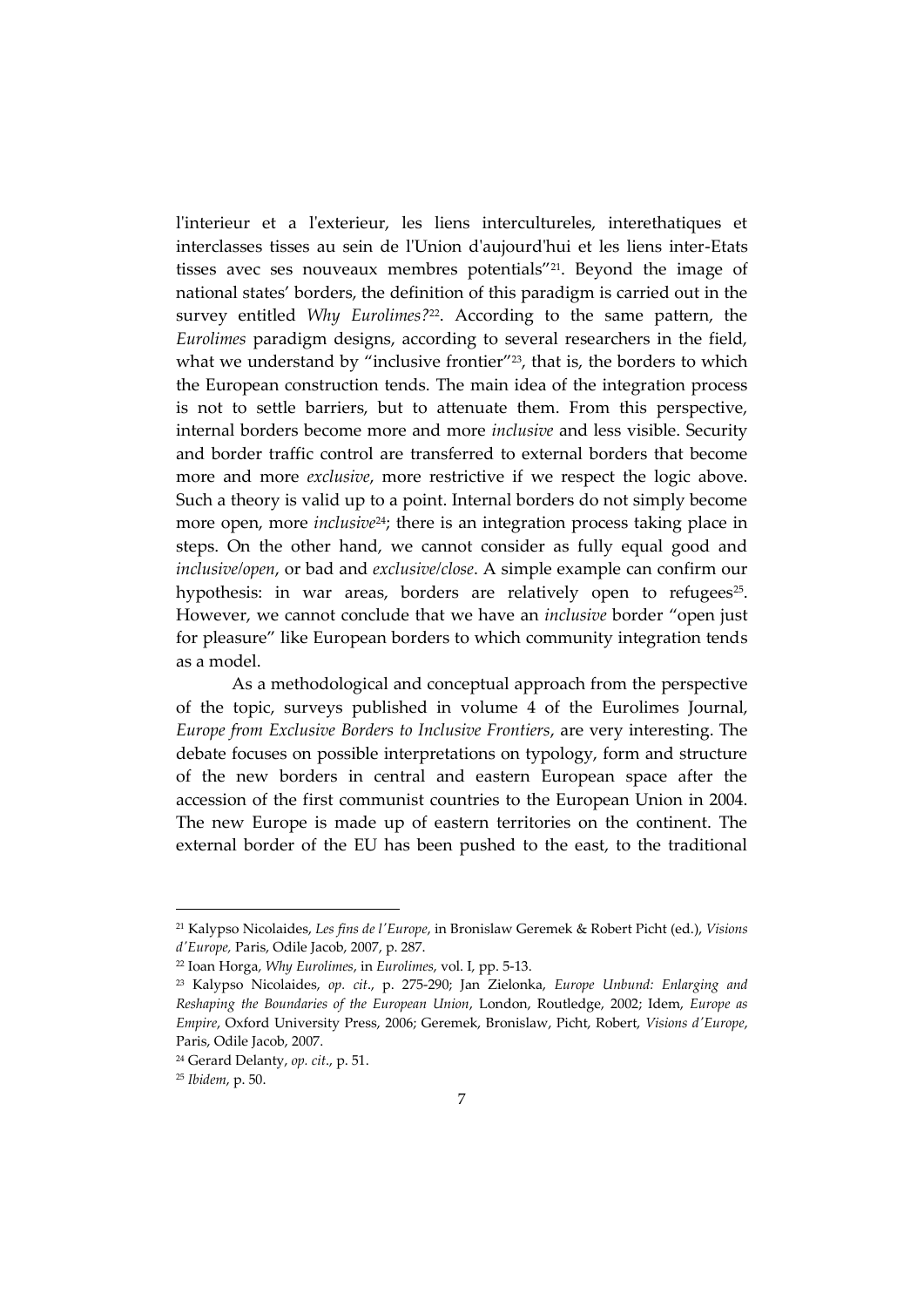limits of Europe<sup>26</sup>, which entitles us to wonder when and if this enlargement process should stop: before or after reaching these limits? European spaces and peoples might remain outside the more or less *inclusive* border. Then the European border cannot be only geographical with people living on both sides. Cultural distances between people can increase even within the community as the number of immigrants, refugees, and transnational communities is constantly increasing<sup>27</sup>. Moreover, immigrants' integration is mainly crossing an *inclusive* community border<sup>28</sup>.

Beyond cultural and political perspectives, the situation in the past years has shown a new type of *inclusive* border resulting from states' economic interests, either belonging to the community or not. Business development bringing benefits to both sides has been able to provide a more flexible trend to political norms and regulations<sup>29</sup> .

All these and others can identify a process of community transformation developing with passing from *exclusive* to *inclusive* border.

Without greatly differing from others, such a conceptual approach suggests an image of the border from several points of view. The concepts of territory, border, or frontier are historically determined constructions to a great extent. This is how administrative, military, and cultural borders as well as the market focused in territory delimited by border constructions came into being30. Yet, in time, the concept of border has been diluting. This is also due to the process of European integration and construction. In certain cases, the physical border has even disappeared, while other "borders" that are no longer superposed over national states have appeared. The globalisation process has a considerable influence on the erosion of borders and barriers crossing the European continent<sup>31</sup>. In the European Union, there are several governing systems, cultures and

<sup>26</sup> Ioan Horga, Dana Pantea, *Europe from Exclusive Borders to Inclusive Frontiers*, in *Eurolimes*, vol. 4, p. 7.

<sup>27</sup> Kalypso Nicolaides, *op. cit*., p. 287.

<sup>28</sup> Chris Quispel, *The opening of the Dutch borders. Legal and illegal migration to the Netherlands 1945-2005*, in *Eurolimes*, vol. 4, pp. 102-110.

<sup>29</sup> Jaroslaw Kundera, *L'Europe elargie sans frontiere monetaire*, in *Ibidem*, pp. 69-77.

<sup>30</sup> Charles S. Maier, *Does Europe Need a Frontier? From Territorial to Redistributive Community*, in Jan Zilonka (ed.), *Europe Unbound: Enlarging and Reshaping the Governance and European Union*, London, New York, Routledge, 2002, pp. 17-37.

<sup>31</sup> Nanette Neuwahl, *What Borders for Which Europe?*, in Joan DeBardeleben (ed.), *Soft or Hard Borders? Managing the Divide in an Enlarged Europe*, Hampshire, Ashgate, 2005, p. 24.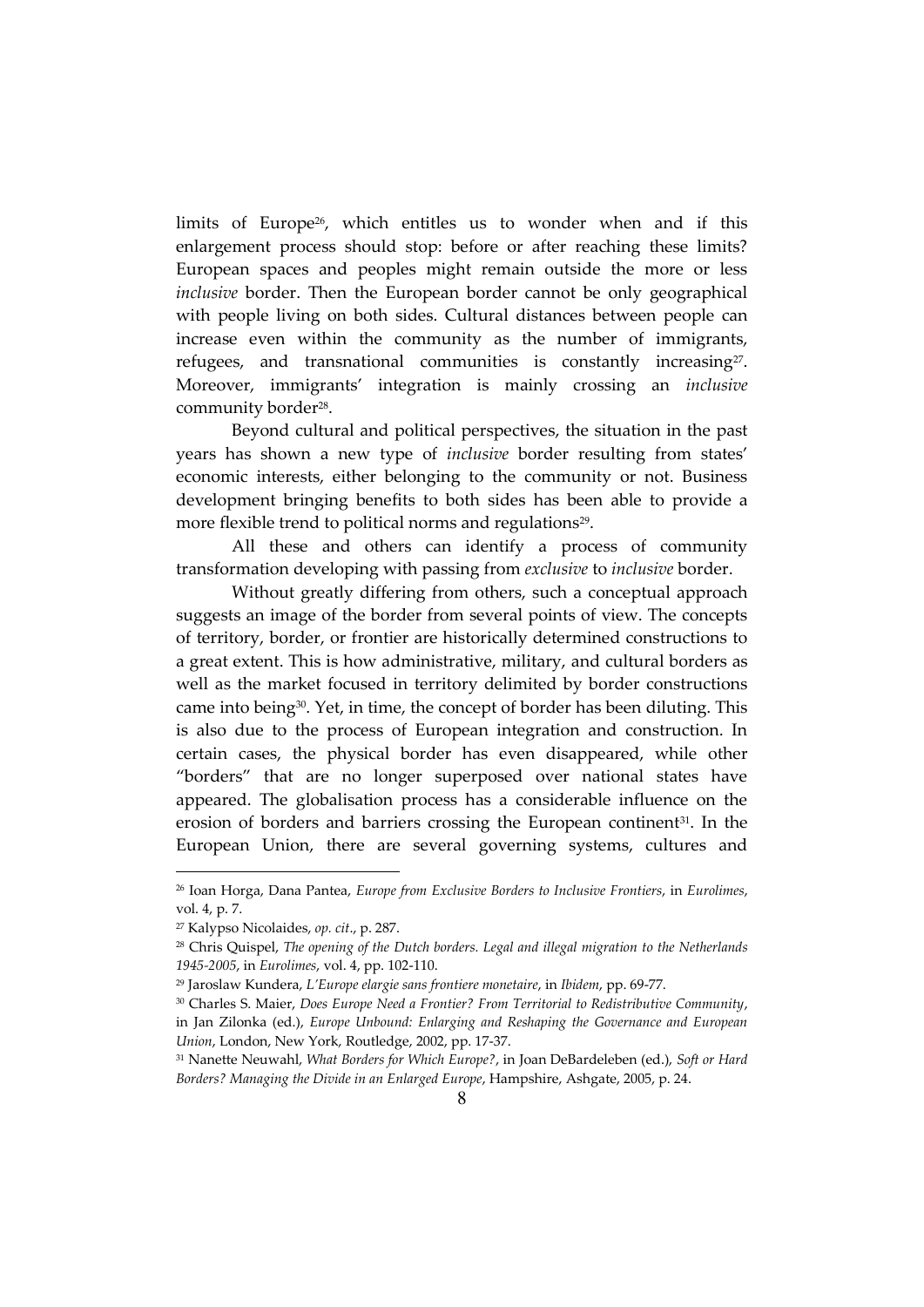administrative borders. Many of them do not coincide with national borders. At the same time, the multinational and transnational character of some organisations funded by community programmes lead to integrating huge areas devoid of barriers against communication, cooperation, working together, cross-border circulation.

In general, the concept of border is associated with the *hard* physical border, a concept related to the barrier that can be crossed provided certain special conditions and requirements (visa to enter that country is the best example of a restrictive requirement in the case of *hard* border). On the other hand, a state can have *hard* borders with a neighbouring country, while having *soft,* open borders with another neighbouring country<sup>32</sup>. A border can be both *hard* and *soft* at the same time. A state can eliminate visas for the citizens of a state while strengthening and reinforcing requirements in border control<sup>33</sup>. In the European Union, community institutions suggest that Member States should have *hard* external borders and *soft* internal borders. Visa, border police control on people and goods crossing the border are characteristic of *hard* border. Unlike this type of border, the *soft* border is characteristic of a more flexible transit system with no restrictions of circulation for goods and persons<sup>34</sup>. There are several steps to reach this type of border. They consist of the following: eliminating visa, reducing taxes for people and goods to zero, facilitating and strengthening human contacts on both sides of the border including cultural, educational, and training programmes, etc.

The enlargement of the European Union to the east, a process materialised by integrating several former communist countries, has led to changing the view on former community borders, to pushing the external frontiers to the border of these countries. The *hard* border that would provide protection to community citizens according to European institutions has thus become the concern of the newcomers. Nevertheless, within the community there are supporters of other European states: Poland constantly supports Ukraine, Romania supports the Republic of Moldova and Serbia, Hungary or Slovenia support Croatia and the examples can continue. Despite community restrictions, these states try to

<sup>32</sup> *Ibidem.* 

<sup>33</sup> See Olga Potemkina, *A "Friendly Schengen Border" and Ilegal Migration: The Case of the EU and its Direct Neighbourhood*, in *Ibibem*, pp. 165-182.

<sup>34</sup> Joan DeBardeleben, *Introduction*, in *Ibidem*, p. 11.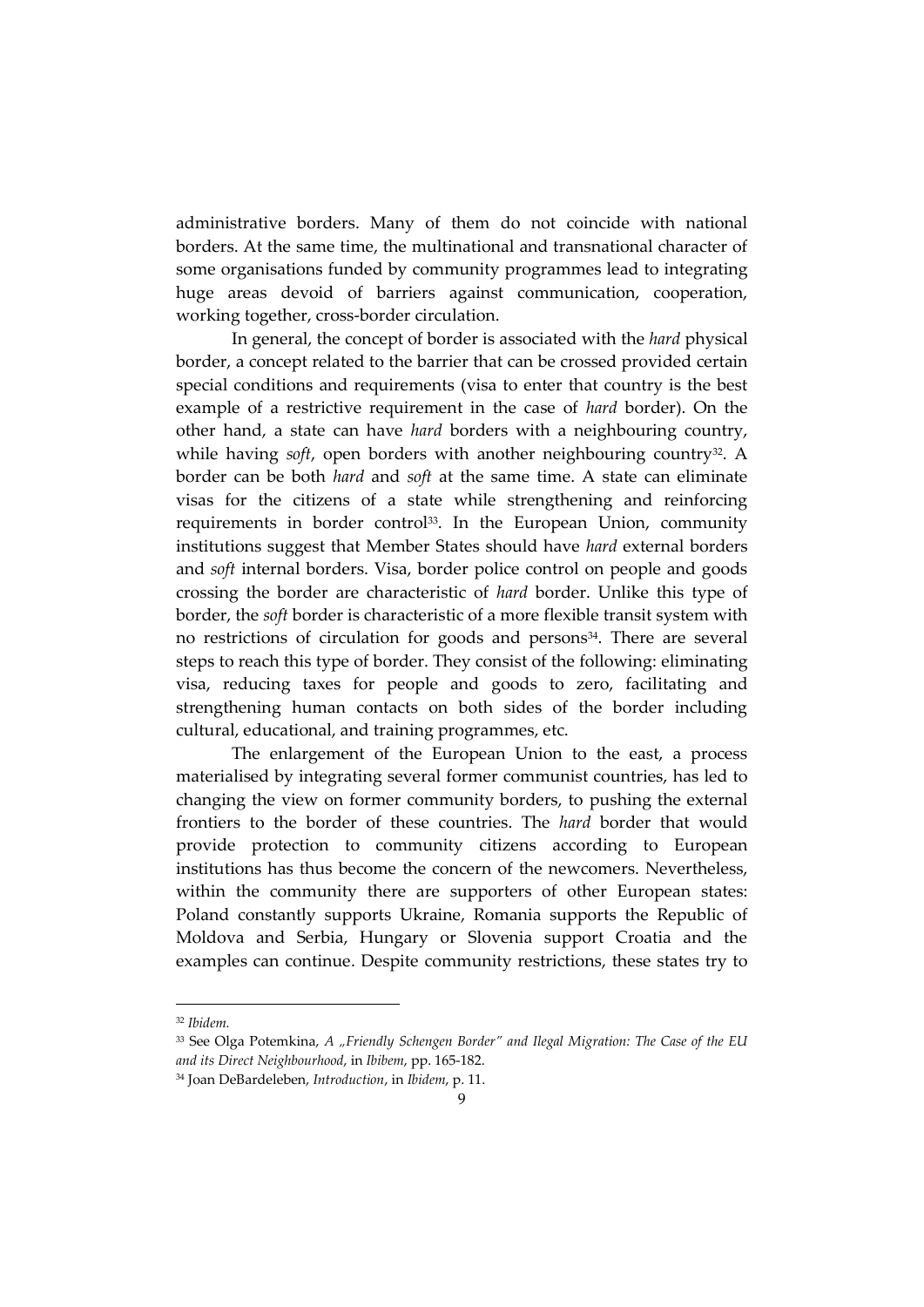develop contacts and *soft* border constructions with their partners outside the community. These states' European integration has led to a certain isolation of Russia (associated with a *hard* type reaction), which was disturbed by the enlargement of the EU at the same time with the enlargement of NATO. They are all part of a complex process generated by community mechanism, geopolitical realities and macroeconomic strategies. Thus, European enlargement determines the outline of new models of neighbourhood relations somehow different from the former relations between nation states.

Without getting into details, we wish to show some concepts leading to the same interpretations in general lines. Besides, several authors consider that *hard, exclusive, close, sharp-edges* or *barrier* are equal. They are all associated with restrictions and strict control being characterised by the numerous conditions imposed to those intending to cross them. On the other hand, *soft, open, inclusive, porous, communicative* or *bridge* type borders remove transit restrictions by rendering traffic more flexible<sup>35</sup> .

From another perspective, Charles Maier identifies three possible conceptual approaches of the border<sup>36</sup>: the first, "positive and constructive", considered as a border providing political order and good neighbouring relationships; the second, *"negative and revolutionary"*, seen as an illogical obstacle against normality, peace and unity; and the third approach, "*dialectical and evolutionary*", characterised by the dissolution of a border and the inevitable settling of another, yet not necessarily at the same level of formality.

Another approach originates in the clear separation of people, institutions and organisations as compared to the European Union. The perspective is either internal, in which case the border does not constraint community expression, or external, in which case the border interferes as a barrier, as an obstacle against freedom of circulation. Thus, the European Union is the expression of a *fortress* protecting its citizens against external perils (immigrants, imports, insecurity, etc.)<sup>37</sup>. Such a perspective released again and doubled by the trend for world anti-terrorist fight has more and more supporters amongst political leaders of the European Union Member States. Joint or not, the security policy has provided new coordinates and

<sup>35</sup> *Ibidem.* 

<sup>36</sup> Charles S. Maier, *op. cit*., pp. 41-43.

<sup>37</sup> Gerard Delanty, *op. cit*., pp. 52-53.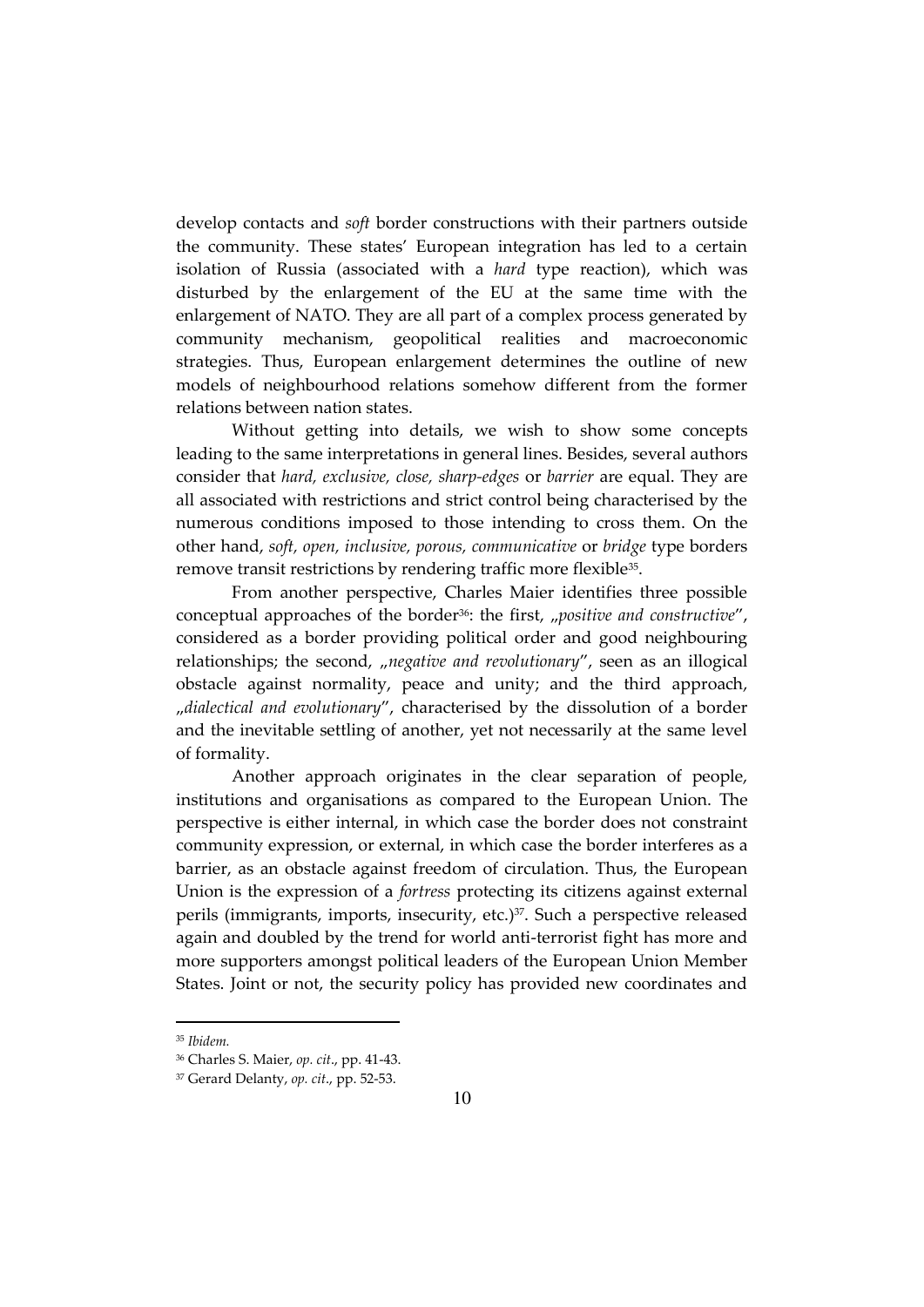even European neighbourhood policy despite the fact that many countries neighbouring the EU are not insecurity "exporters". In this context, the issue of immigration turns more and more into a security issue<sup>38</sup> that has to be managed even through a reform of the border crossing system.

## **2. Symbolic and ideological borders. Between external and internal borders**

For a long time, the concept of border has developed as an "intolerance axis" of nationalism and racism, of neighbours' rejection<sup>39</sup>. Beyond physical border, irrespective of the analysed conceptual approach, either within or outside the European Union border, we identify other types of "borders". We consider these borders as symbolic and ideological considering that, more often than not, they are not palpable. From Europeanism to nationalism, from ethno-religious identities to social chasms, the wide range of approaches on symbolic and ideological borders may continue in the context of a new fight against terrorism or of the implementation of an effective European neighbourhood policy. The physical border at the external limit of the European Union may "open" in time. Yet other types of borders may exist between people and communities. For instance, immigrants live within the European Union; by preserving their identity, they can create a world that "refuses integration" due to the particularities they develop. Thus, we can identify a split that may take the form of a symbolic cultural border sometimes even turning into an "external" border.

## **2.1. European neighbourhood policy and the "new external border"**

The community perspective on external relations envisages as a support and starting point *the European Neighbourhood Policy* whose results have been noticed by the European Commission as positive<sup>40</sup>. This and the external policy of the European Union directly support two other general

<sup>39</sup> Gabriel Wackermann, *op. cit*., p. 28.

<sup>38</sup> See Régis Matuszewicz, *Vers la fin de l`Élargissement?*, in Laurent Beurdeley, Renaud de La Brosse, Fabienne Maron (coord.), *L`Union Européenne et ses espaces de proximité. Entre stratégie inclusive et parteneriats removes: quell avenir pour le nouveau voisinage de l`Union?*, Bruxelles, Bruylant, 2007, pp. 103-117; Gabriel Wackermann, *op. cit*., pp. 63-84.

<sup>40</sup> See *Communication de la Commission. Une politique européenne de voisinage vigoureuse*, Bruxelles, 05/1272007, COM(2007) 744 final (hereinafter *Comunication de la Commission...*).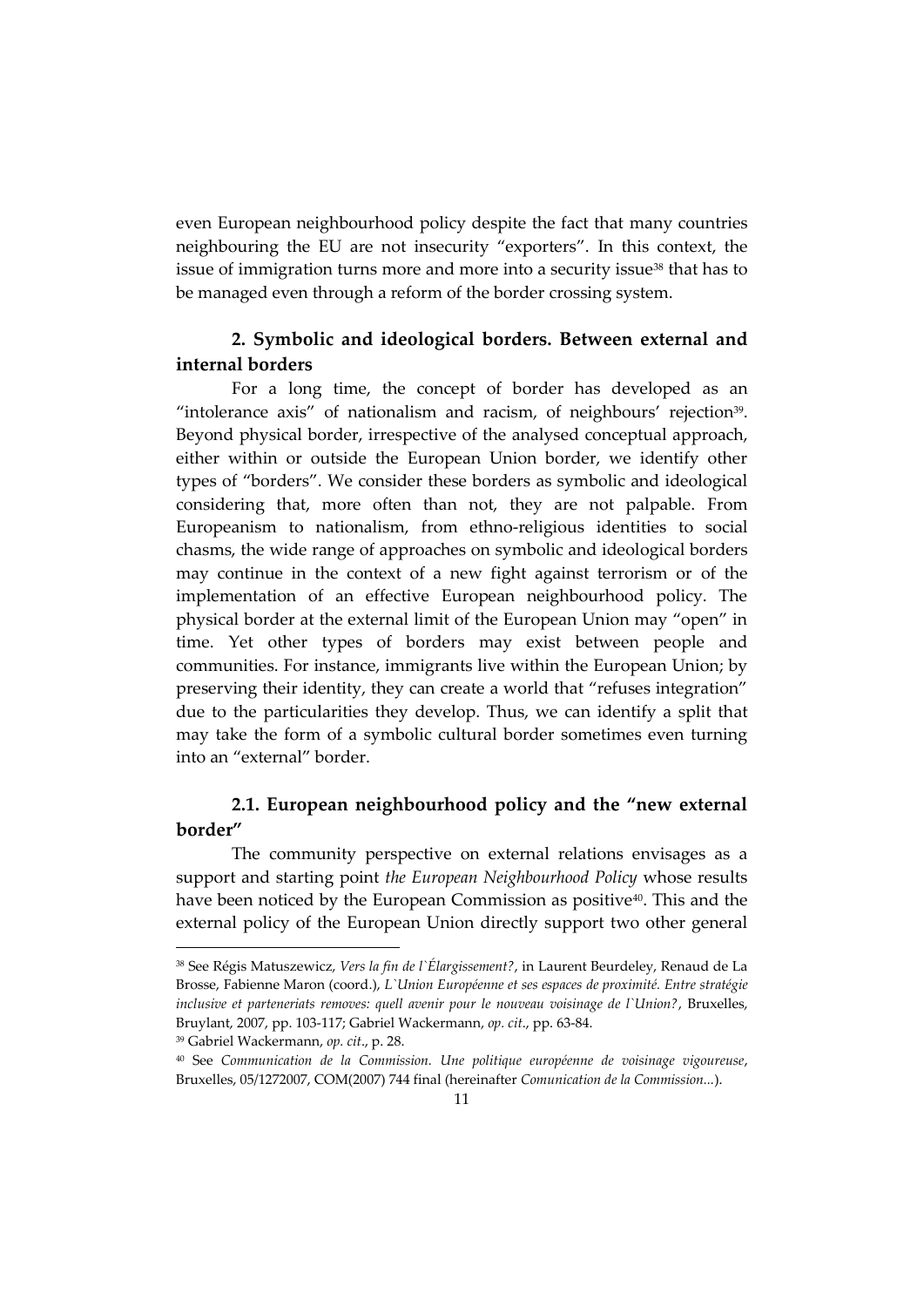tools with impact on external border: pre-accession policy (potential candidates to accession are included) and the development policy for third countries41. In such a community construction both between members and in the direct neighbourhood relations at the external borders, stress has to be laid on dialogue and constructive cooperation amongst all parties. A special role in this equation is played by promotion of education and human capital through different programmes funded and supported by the European Union, such as the partnerships under the TEMPUS programme and the convergence with the Bologna process and the Lisbon Agenda<sup>42</sup>.

Under the influence of the European neighbourhood policy, the concept of external border of the European Union tends to acquire new means of expression. On the one hand, we see a flexibility of contacts between the two sides of the border. Such a trend is enhanced by the means of cross-border cooperation through Euroregions and European instruments successfully implemented at the external border. On the other hand, the remarkable actions of the European Union through which they attempt to implement policies for regional cohesion at the current borders is, according to some analysts, the proof that the European Union is consolidating the current external borders, thus considering, at least for the moment, the option of slowing down the enlargement to the east without effectively closing the gates to this enlargement<sup>43</sup>. Irrespective of the reasons for the European neighbourhood policy, we can see that there is a change of attitude on external border due to its implementation. In such a situation, regions and people outside community structures can benefit from programmes and instruments of a policy bringing them closer to community citizens. Through its programmes for territorial cooperation at the external border, the neighbourhood policy significantly contributes to developing a more homogenous system<sup>44</sup> and the "integrated regional development" <sup>45</sup>. These policies are also required by the need to promote

<sup>41</sup> Annabelle Hubeny-Berlsky, *Le financement d ela PEV- la réponse proposée (1)*, in Laurent Beurdeley, Renaud de La Brosse, Fabienne Maron (coord.), *op. cit*., p. 313.

<sup>42</sup> *Communication de la Commission...*, p. 9.

<sup>43</sup> Connecting the "orange revolution" in Ukraine, the European Commissioner for external relations and European neighbourhood policy, Benita Ferrero-Waldner, stated on the 1st of December 2004 that "la question de l'Ukraine dans l'UE n'est pas à l'ordre du jour. Mais il est clair *que nous ne fermons aucune porte*". See Régis Matuszewicz, *op. cit*., p. 109.

<sup>44</sup> Annabelle Hubeny-Berlsky, *op. cit*., p. 317.

<sup>45</sup> *Ibidem*, p. 320.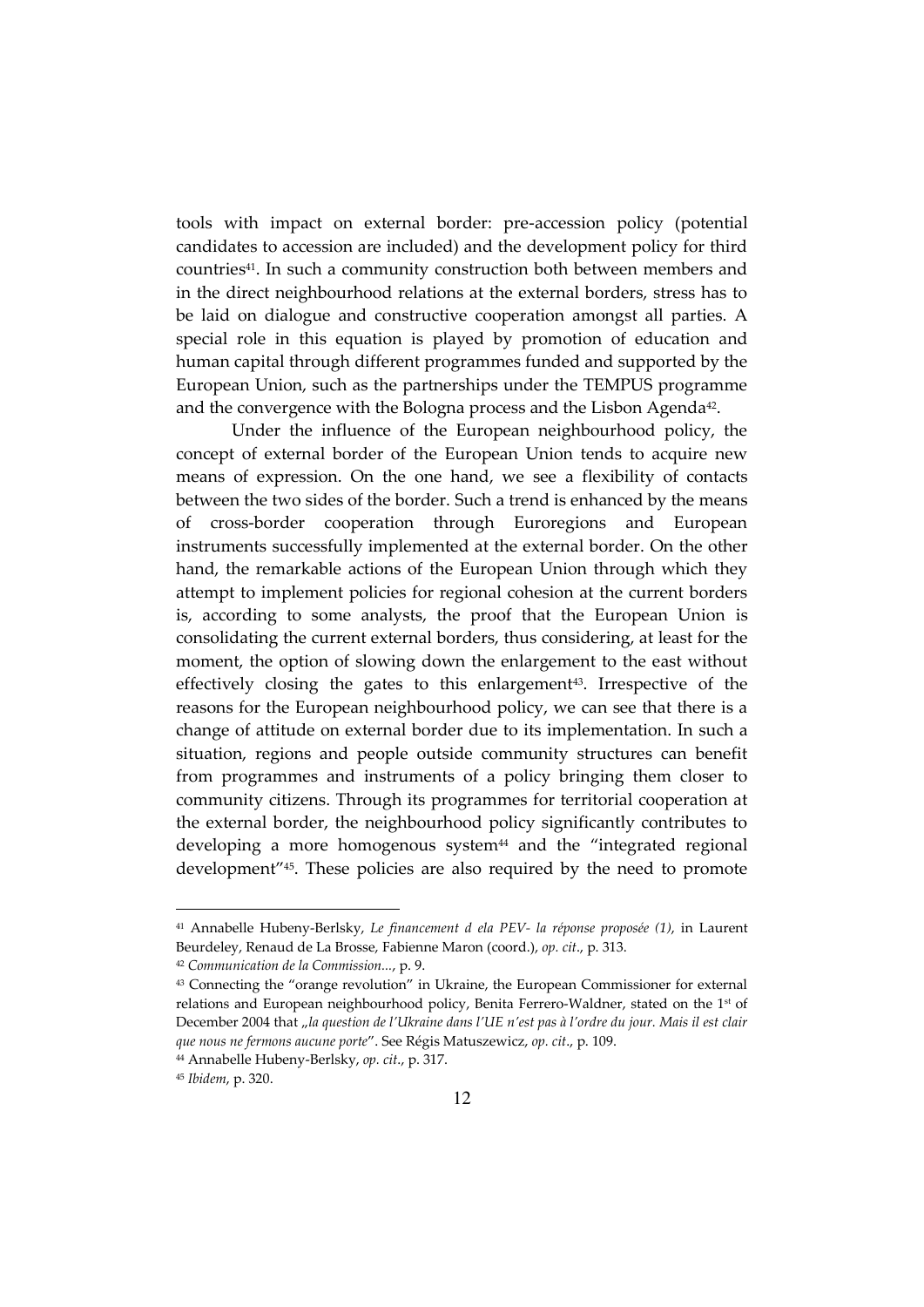harmonisation of economic policies to contribute to achieving economic cohesion on a regional level. The attenuation of important commercial unbalance between EU and its neighbours by enlarging the common market beyond the external borders of the community is thus an imperative responding to the European policy for good neighbourhood<sup>46</sup>. We can conclude to pointing out that the implementation of the European neighbourhood policy leads to altering the perception of external border; moreover, the implementation of European instruments for cross-border cooperation tends to move current border to the outside by building a new symbolic one including a peripheral privileged area having the advantages of neighbourhood. Nevertheless, this policy has limits. For example, in spite of the "opening", we feel in the discourse of European officials referring to a possible enlargement of the European Union by Turkey's accession, that it would lead to some issues in managing the European neighbourhood policy – some of the new partners might be Syria, Iraq and Iran. At the time, the EU is not ready to face such challenges.

#### **2.2. Islamic diasporas and the unseen border**

The "insertion of Muslim presence" in Europe, in particular the management of the Islam, is a priority on the "daily agenda" of European nations<sup>47</sup>. One of the debated issues is the relation between "imposing" European traditional values and the alternative of giving the actors (in this case the Islamist community diasporas) the opportunity to build their own value system from a spatial-temporal point of view. This ability of conflicting (at least symbolically) diasporas identities to co-exist on local or global level with the majority is not only a positive reflection on contemporary society in Europe, it is also a dilemma of the time. Integration is not a solution proposed and supported by all society. Even if it were desired by the majority, is it accepted by the Islamist community? It is a difficult question that can only be answered by analysing local communities and concrete examples.

<sup>46</sup> Régis Matuszewicz, *op. cit*., p. 110.

<sup>47</sup> Chantal Saint-Blancat, *L'islam diasporique entre frontières externes et internes*, in Antonela Capelle-Pogăcean, Patrick Michel, Enzo Pace (coord.), *Religion(s) et identité(s) en Europe. L`épreuve du pluriel*, Paris, Presses de la Fondation Nationale des Sciences Politiques, p. 41.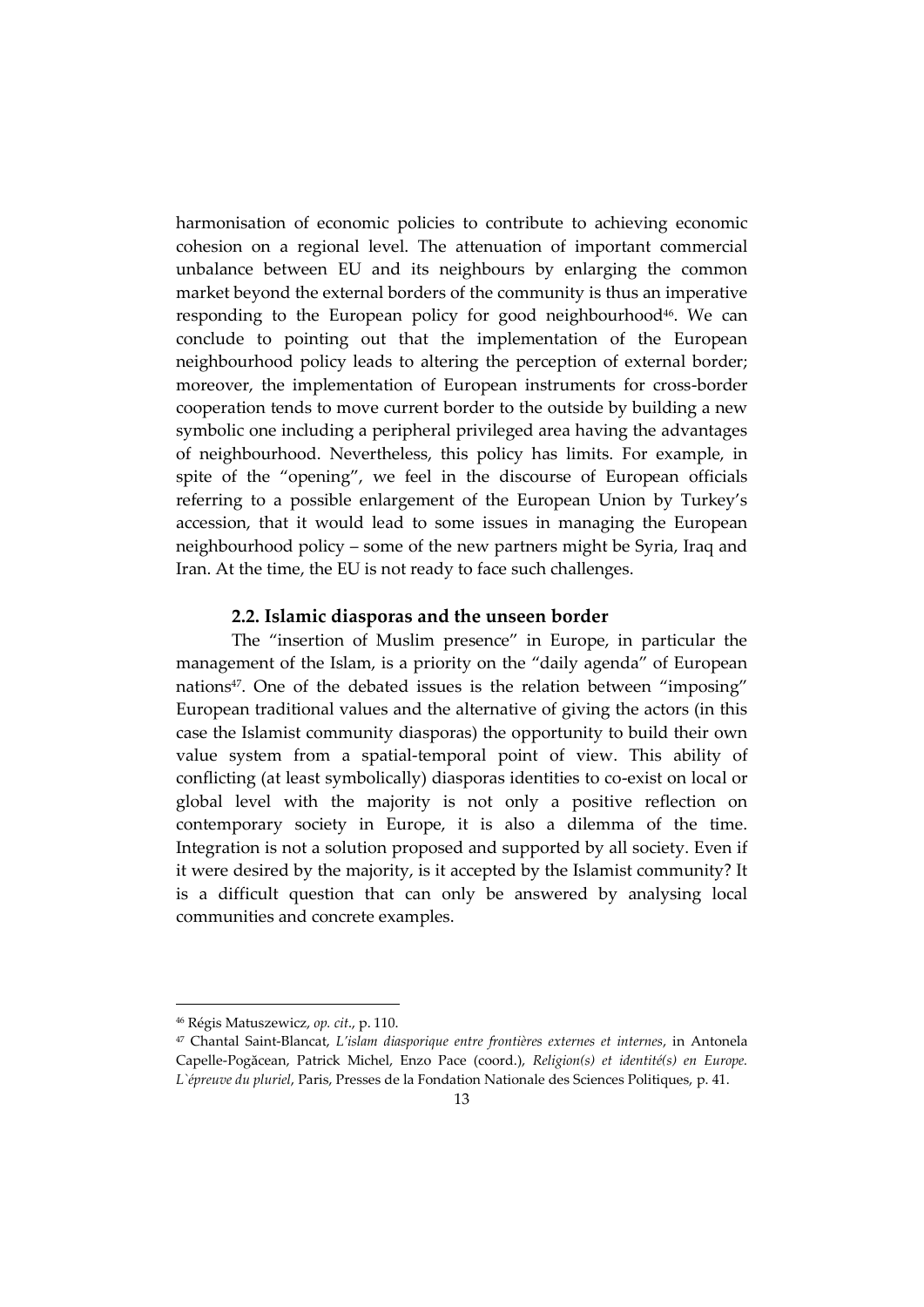The Islamic community in the European area is currently undergoing a varied process of restructuring<sup>48</sup>. If we analyse it, we have the perspective to see the nature of external and internal borders including human relations. European Muslims are a postcolonial minority "provided" by colonised countries, or dominated by important European countries. In France, the numerical domination of Muslims coming from Maghreb is connected to the particularities of the colonial empire. The beginning of Islam in the United Kingdom is associated with the expansion of the British colonial empire in India. Starting with 1960-1970, immigration from Pakistan and India has become a mass movement. The history of Islam in Germany is related to the imperialist movement of the Kaiser, who had developed privileged economic and diplomatic bilateral relations with the Ottoman Empire in the 19<sup>th</sup> century. It is obvious that Germany cannot aspire to the "title" of colonial empire, but the relations with the Ottoman Empire explain the effect of Turkish immigration. As far as the origins of Muslims in the Netherlands are concerned, these are much more diverse and colonial history played an important role in "recruiting" people from Surinam49. Jean-Paul Gourévitch identifies "couple" relations resulting from colonialism. The couple France – Algeria is an emblematic example; yet other couples can be mentioned, such as France – Morocco, France – Tunisia, France – Mali, France – Senegal; UK – India, UK – Pakistan, UK – Nigeria; Belgium – Democratic Republic of Congo; Portugal – Angola; Netherlands – Indonesia<sup>50</sup>. At the beginning of the 1990s, two thirds of immigrants in Europe were Muslims, and the European concern about immigration is most of all regarding Muslim immigration $^{51}$ .

Europeans' attitude concerning immigrants has not been steady in time. If in the 1970s the European countries were in favour of immigration and in some cases, such as the Federal Republic of Germany and Switzerland, they encouraged it to support labour force, things subsequently changed. At the end of the 1980s, due to the overwhelming number of immigrants and their "non-European" origin, the old continent became less hospitable. Yet Europe tried to provide a climate of openness

<sup>48</sup> *Ibidem*, p. 42.

<sup>49</sup> Jocelyne Cesari, *Islam européen, islam en Europe*, in *Questions internatilonales*, no. 21, September-October 2006, Paris, 2006, p. 34.

<sup>50</sup> Jean-Paul Gourévitch, *Les migration en Europe. Les réalité du présent, les défis du futur*, Paris, 2007, p. 43.

<sup>51</sup> Samuel P. Huntington, *Ciocnirea Civilizaţiilor si Refacerea Ordinii Mondiale*, Bucureşti, p. 293.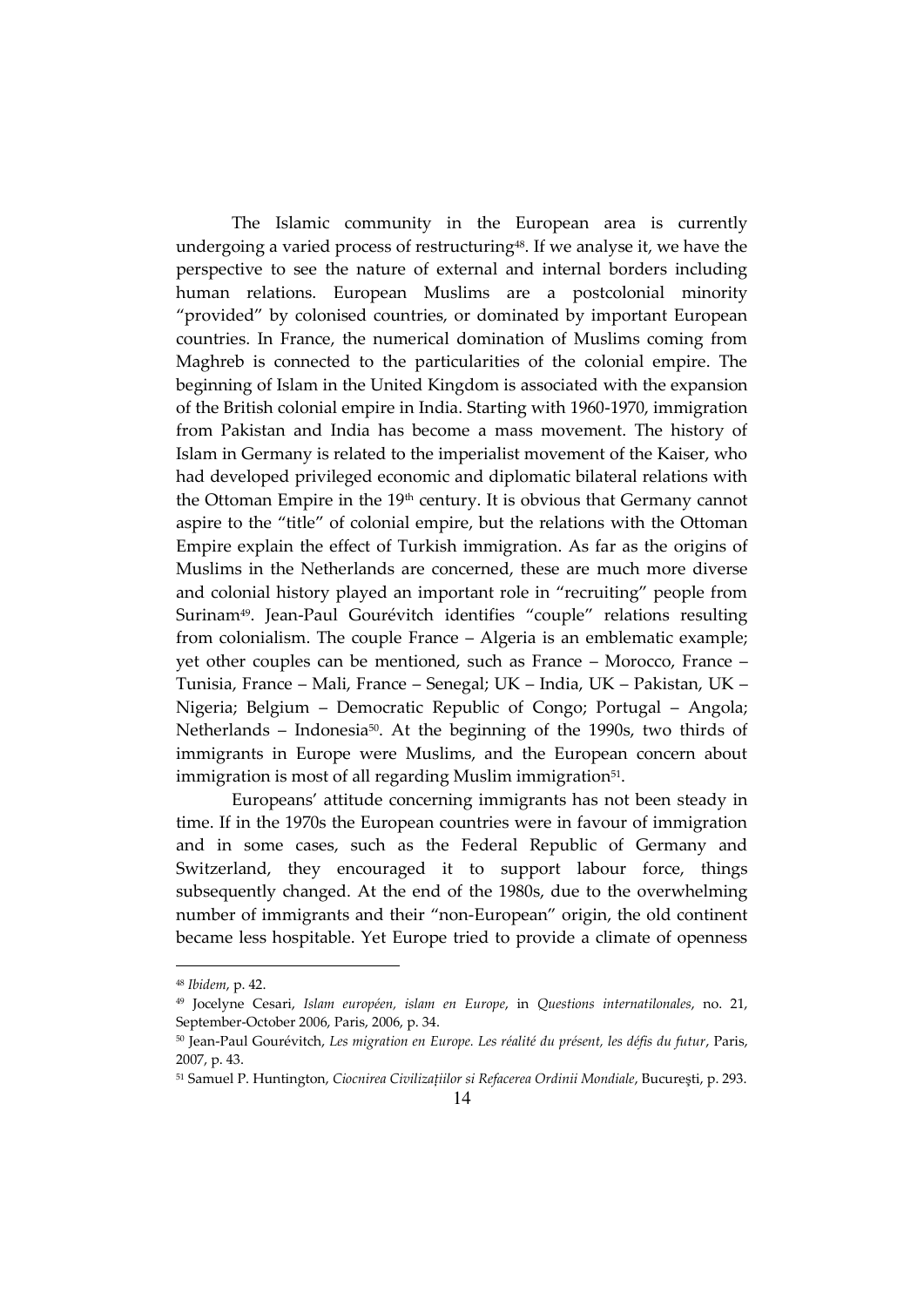and generosity. "It is fundamental to create a welcoming society and to acknowledge the fact that immigration is a two-way process supposing adaptation of both immigrants and society assimilating them. Europe is by nature a pluralist society rich in cultural and social traditions that will diversify in time."52 Could this European optimism identified by Maxime Tandonnet be a utopia? The presence of Islam in Europe is certitude, but its Europeanization is still debatable. As French academician Gilles Kepel notices, "neither the bloodshed of Muslims in northern Africa fighting in French uniforms during the two world wars, nor the toil of immigrant workers living in lamentable conditions rebuilding France (and Europe) for next to nothing after 1945 have turned their children into... European citizens as such."53 If Europeans are not able to assimilate Muslim immigrants, or if a conflict of values is about to occur, it is still an open issue. Stanley Hoffman noticed that western people fear more and more "that they are invaded not by armies and tanks, but by immigrants speaking other languages, worshipping other gods; they belong to other cultures and will take their jobs and lands, they will live far from welfare system and will threaten their lifestyle" 54 .

By alternating negotiation and conflict, communication and doubt, the Muslims build little by little an individual and collective identity "that risk being at the same time pure and hybrid, local and transnational" <sup>55</sup>. The multiplication of identity vectors contributes to a fluidisation of symbolic borders and an individualisation of diaspora communities. There is a sort of division around the Islamist community as compared to the rest of the community. This chasm is sometimes expressed through an internal and external border at the same time. Such a reality is stressed by the creation of community models where identity features are transferred from ethnic or national sphere (Turks, Maghrebians, and Arabs) to the religious, Muslim, Islamic ones56. From this behavioural model, we can notice several behavioural reactions of Islamist communities between which there is a solidarity beyond ethnic or national differences. Such a reality is

<sup>52</sup> Maxime Tandonnet, *Géopolitique des migrations. La crise des frontières*, Paris, Edition Ellipses, 2007, p. 50.

<sup>53</sup> Robert S. Leiken, *Europe´s Angry Muslims*, in *Foreign Affairs*, July-August 2005, p. 1.

<sup>54</sup> Hoffman Stanley, *The Case for Leadership*, Foreign Policy, 81 (winter 1990-1991), p. 30; Apud Samuel P. Huntington, *op. cit*., p. 292.

<sup>55</sup> Chantal Saint-Blancat, *op. cit*., p. 42.

<sup>56</sup> *Ibidem*, p. 44.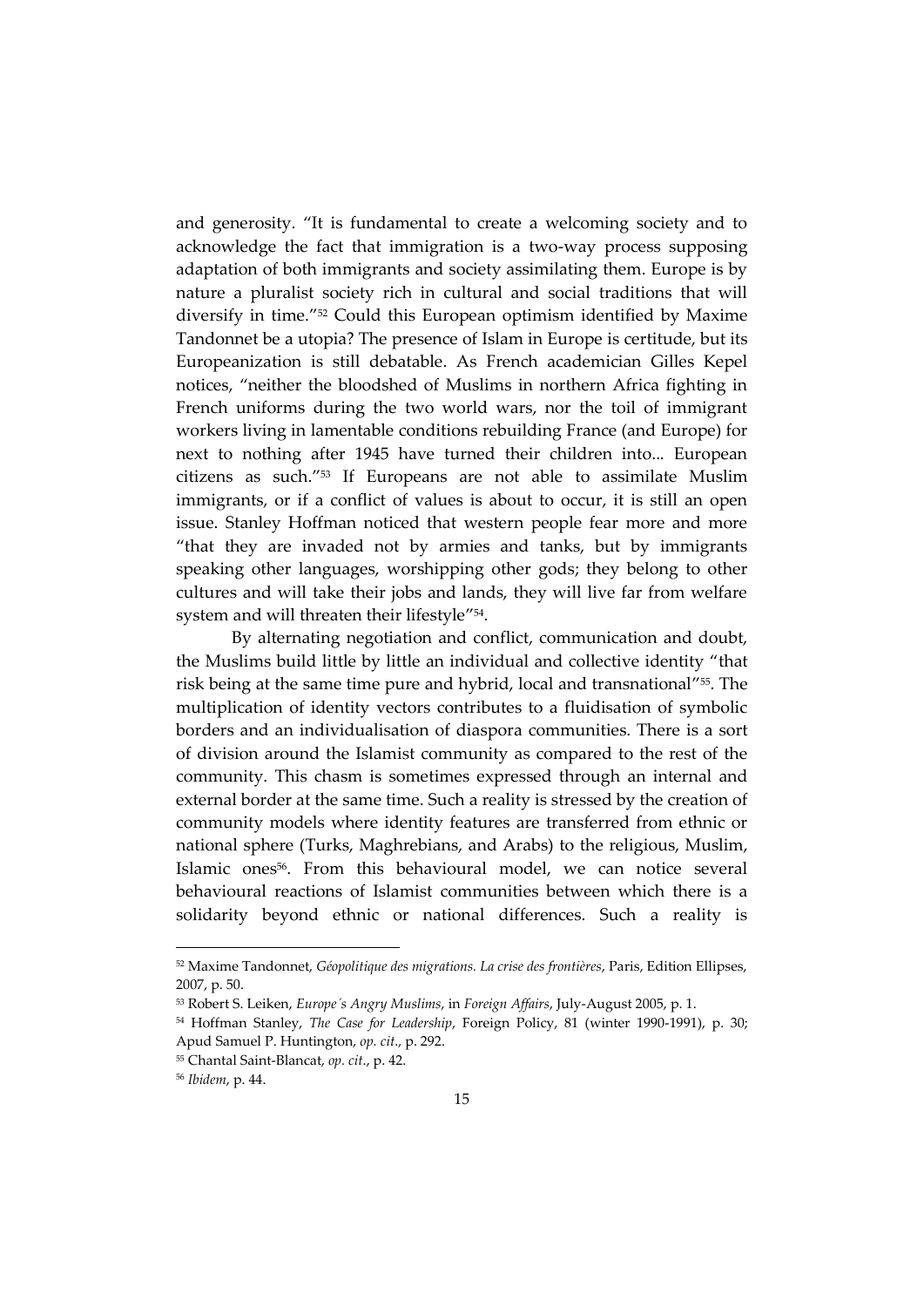determined by the discriminating attitude of the majority. The several stereotypes lead not only to a generalised pattern image and to solidarity around Islamic values even of those who do not practice religion, some of them being even atheists. The phenomenon can be reversed: from an Islamic solidarity, they reach an ethnic solidarity. It is the case of Islamic community of Pakistani in Great Britain (approximately 750,000 people) regrouping ethnically (making up an ethnic border) on a religious basis<sup>57</sup>. Radicalisation of such communities' behaviours can have negative effects in managing minority – majority relationship leading to the interruption of communication channels that provide balance and intercultural dialogue. Under the circumstances, fundamentalism and extremism may take the most radical form. These become manifest particularly in minority Islamic communities (significantly increasing on a European level) facing deep issues and identitary crises<sup>58</sup>.

#### **2.3. Europeanism vs. Nationalism – ethno-cultural border**

After 1992, standard Eurobarometer (measuring public opinion in European Union Member States twice a year) comprise questions focused on Europeanity (in relation with nationality). The answers to these questions have often related to both EU institutions success and the "answer", the ability of states' internal institutions to correctly manage in citizens' interest all issues raised by internal and international challenges. Such a Eurobarometer may provide an image on fluctuation between Europeanity and national feelings. An important conclusion of these investigations (after 1992) has shown first of all that the European feeling exists. Moreover, after important moments relating to the process of European construction (e.g. Maastricht Treaty in 1992; the circulation of euro in 2002), we can see an exaltation of Europeanism<sup>59</sup>. Finally, as opposed to expectations, the intensity of the feeling of belonging to

<sup>57</sup> Konrad Pędziwiatr, *Islam among the Pakistanis in Britain: The Interrelationship between Ethnicity and Religion*, in *Religion in a Changing Europe. Between Pluralism and Fundamentalism*  (edited by Maria Marczewska-Rytko), Lublin, 2002, p. 159.

<sup>58</sup> Angelo Santagostino, *Haw Europe can Dialogue with Islam*, in *Religious frontiers of Europe*, *Eurolimes, vol. 5, volume edited by Sorin Şipoş, Enrique Banús and Károly Kocsis, Oradea,* 2008, p. 85.

<sup>59</sup> Anna Geppert, *Quelles sont les frontières de l'Europe? L'apport de la géographie (et des sciences sociales)*, in Laurent Beurdeley, Renaud de La Brosse, Fabienne Maron (coord.), *op. cit*., p. 331.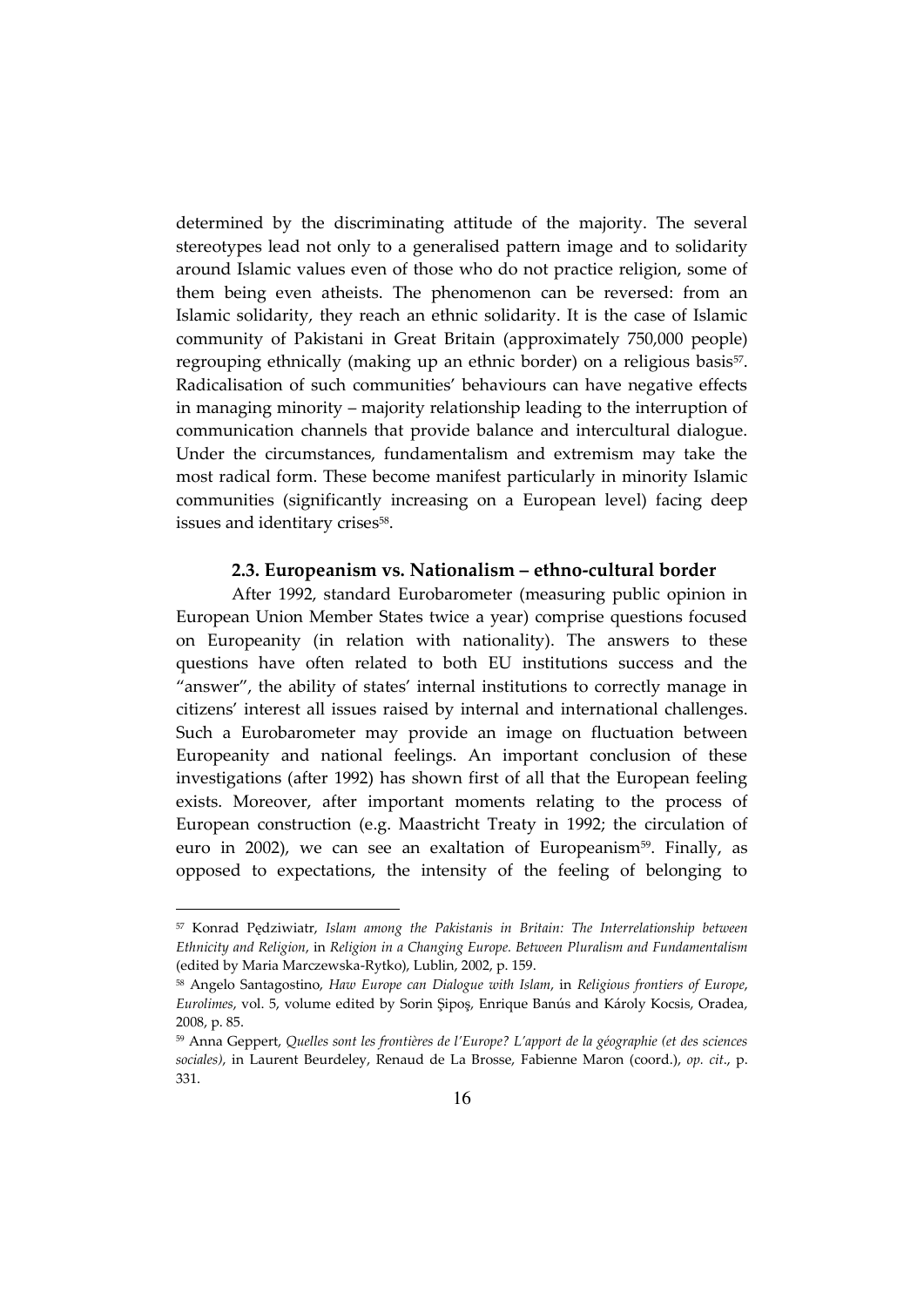European values is not proportional to the number of years as a European Union member: in several states that have recently acceded to the EU, we can see that there is a high level of Europeanism as compared to exclusive nationalism $60$ . On the other hand, this feeling of Europeanity seems to be idealised in some situations; in the case of other European states, Euroscepticism has proved to be more obvious being encouraged more or less by a strong national feeling. The inhabitants of newcomers during negotiations have shown a strong pro-European feeling undoubtedly originating in their wish for a superior standard of living specific to Western Europe. In Turkey instead, against the background of postponing negotiations with the EU, public opinion has turned to Euro-scepticism and extreme nationalism<sup>61</sup> showing mental, cultural and ethno-religious "barriers".

Our approach does not aim (although it could be the core of our debate) to discuss the relation European border – national (state) border. An approach of the symbols of the two categories of border could reveal interesting understatements. Does a citizen of a third country in Europe consider as a "strong" border (protecting them after all) the boundary of their country or the external border of the European Union? Freedom of circulation in community space and the Schengen Agreement have significantly contributed to outlining a perception on the European area leading to building a European feeling. Thus, the European citizens identify themselves with an area expanding over the territory of their own country. The Europeanism trend is the winner of the situation. In fact, things are not that simple. Crisis or exaltation moments may easily result in nationalist feelings diluting the "Europeanist" perception on the border. This happens together with strengthening identity-community cohesion, feeling of ethno-cultural appurtenance to a nation. Europeanism does not substitute the feeling of national appurtenance or the other way around. Ethno-cultural borders may, or may not, be superposed over the borders of a state: within majorities of European states, we can identify symbolic "borders" separating more or less human communities based on ethnic or cultural criteria.

<sup>60</sup> *Ibidem*, p. 332.

<sup>61</sup> Jean-Pierre Colin, *Les paradoxes du voisinage dans l'Union Européenne*, in Laurent Beurdeley, Renaud de La Brosse, Fabienne Maron (coord.), *op. cit*., p. 344.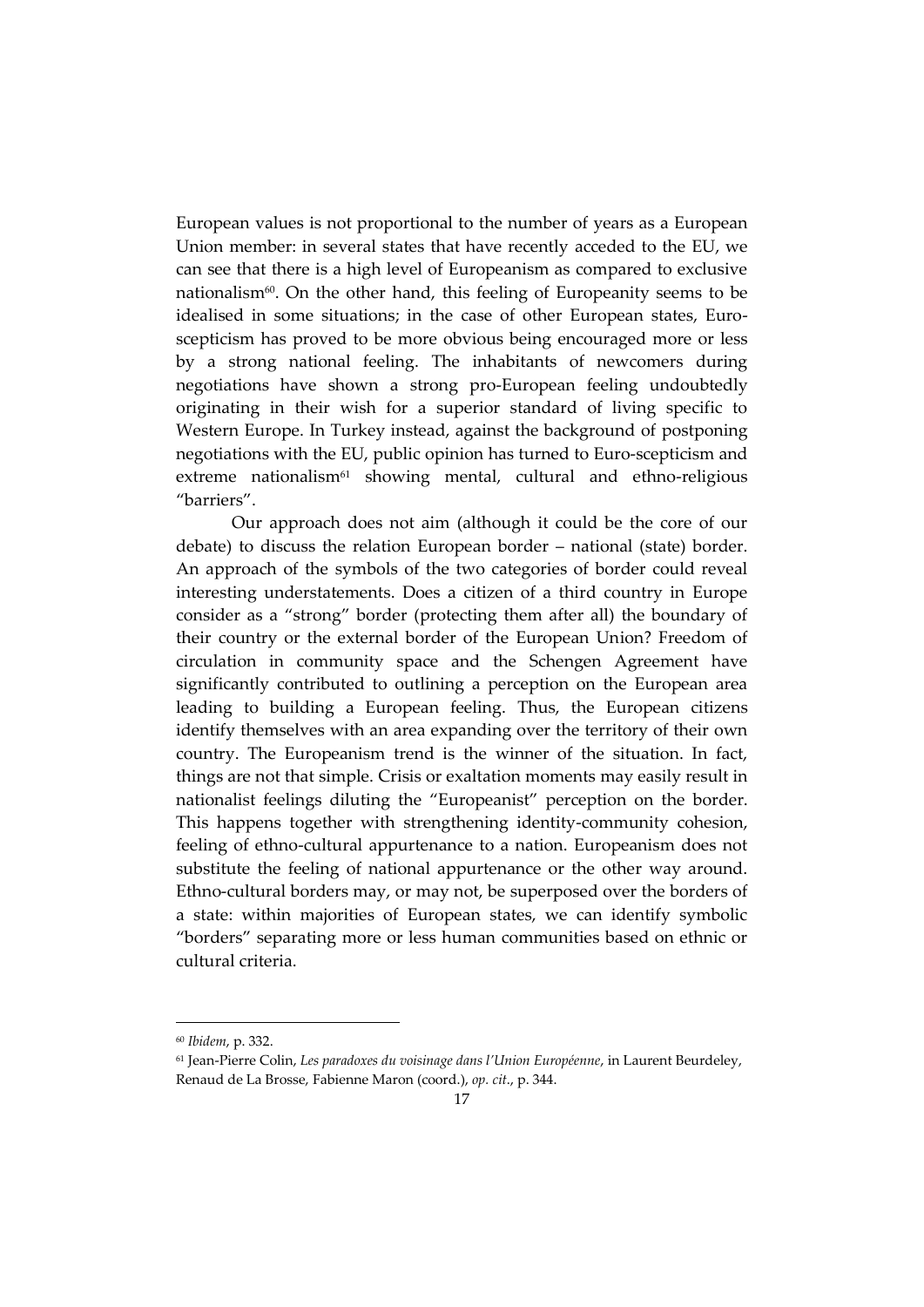EU policy has an impact on national minorities' position in European countries. A key element of accession agreements of most countries in Central and Eastern Europe has been based on treatment of national minorities including the management of the "border" between minority and majority. In Estonia, for instance, a programme funded by the state on the issue of "integration to Estonian society" (programme implemented in 2000-2007) together with programmes funded by the EU, United Nations and other northern states had the task to promote interethnic dialogue and learning Estonian by Russian language speakers<sup>62</sup>. In Hungary, the Government was similarly concerned with improving gipsies' treatment, which is a general issue in all states in Central and Eastern Europe. In its reports on accession negotiations with states in the area, the European Commission showed its concern regarding protection of national minority rights. In the report of 1999 on evolution in candidate countries, the Commission stated that "rooted prejudice in many candidate countries is still the result of discrimination against gipsies in social and economic life" <sup>63</sup>. There will still be difficulties despite the attempts of European institutions to improve the situation. Some countries in Central and Eastern Europe seek to redefine their national position after the influence of the Soviet era. In Estonia, for instance, according to their response to the recommendations of the Commissions concerning minority protection, the Government speaks about "preserving the Estonian nation and culture" and the "development of people loyal to the Republic of Estonia"64. The case of Ukraine, although not a member of the European Union, is even more eloquent due to the fact that it has a privileged with the European Union at its external border. This is where we see what Samuel Huntington called "erroneous civilisation line" – a line dividing two cultures with distinct perception on the world $65$ .

So, these are the difficulties of integration. Between ethnic and cultural groups, there are often communication barriers that often lead to cleavages thus entailing discrimination reactions and conflict situations. On the other hand, these cleavages are but expressions of other elitist political

<sup>62</sup> Andrew Thompson, *Naţionalism in Europe*, in David Dunkerley, Lesley Hodgson, Stanisław Konopacki, Tony Spybey, Andrew Thompson, *National and Ethnic Identity in the European Context*, Łódź, 2001, p. 68.

<sup>63</sup> *Ibidem*, p. 69.

<sup>64</sup> *Ibidem.* 

<sup>65</sup> *Ibidem.*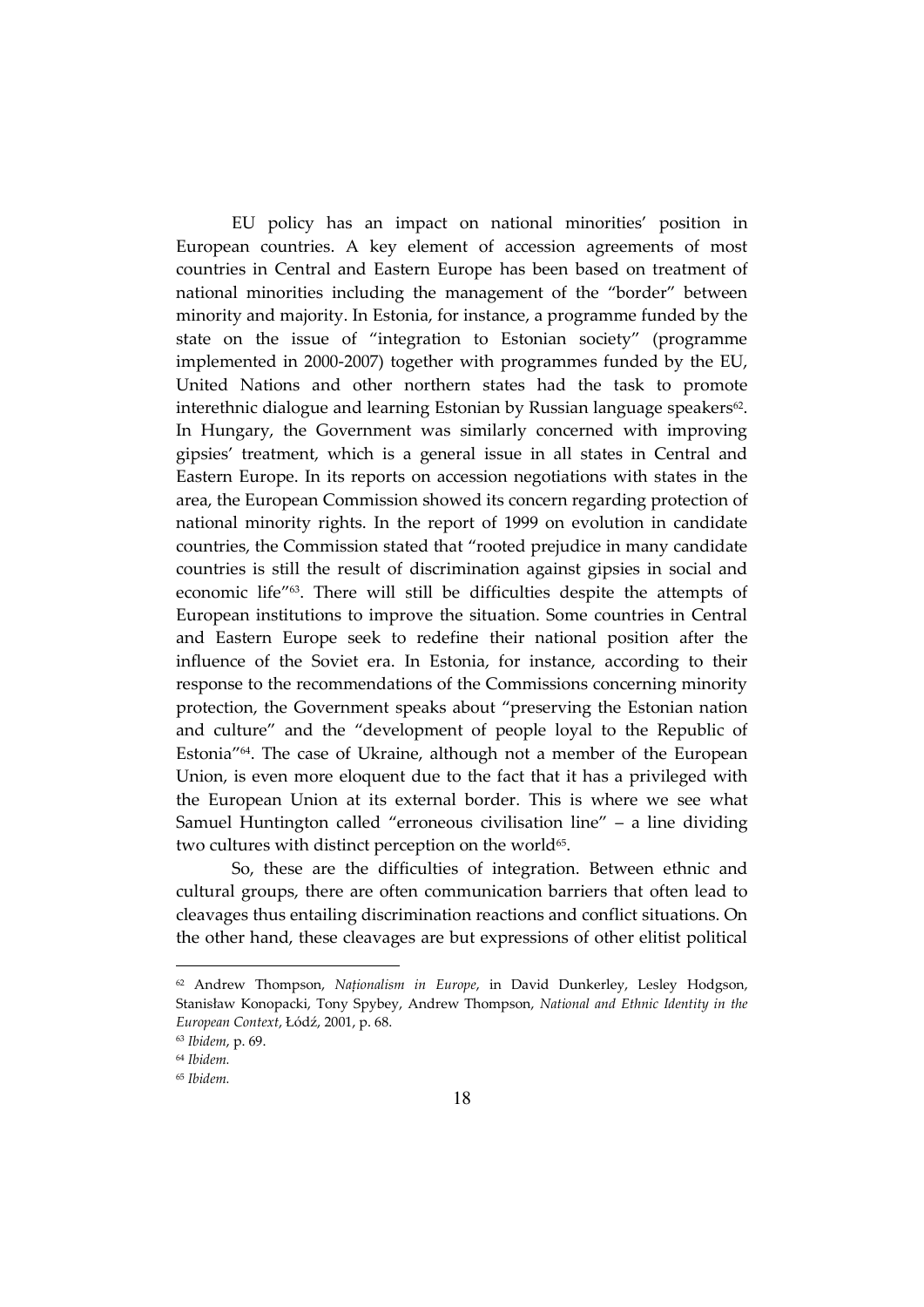trends that are difficult to see in daily reality. From this point of view, ethnic borders are spaces of mutual understanding and insertion; from another point of view, they are divergence and exclusion spaces<sup>66</sup>.

### **3. Conclusions**

The wide range of epistemological concepts on the European Union external border can continue by analysing other typed of approaches. Beyond the great conceptual diversity, there is a clear-cut difference between the official border with different degrees of openness for noncommunity citizens and borders actually separating people despite the fact that they are not physical. Even if it has a political, economic, social, cultural, mental, religious, or ethnical support, the border is a space separating people and territories. From another perspective, "the border is identified to a contact area where social, economic, and cultural particularities of two countries intertwine" 67 .

The main conclusion of an investigation on concepts of external border is that the European Union has an external border that can be both stiff and flexible depending on the realities and challenges of the moment, on tensions or social and economic, political and legal openness, as well as on the complex internal reality of the European Union Member States.

#### **Bibliography**

 $\overline{a}$ 

Anderson, Matthew (1968), *L'Europe au XVIII<sup>e</sup> siècle 1713-1783*, Paris

- Annabelle Hubeny-Berlsky (2007), *Le financement de la PEV- la réponse proposée (1)*, in Laurent Beurdeley, Renaud de La Brosse, Fabienne Maron (coord.), *L`Union Européenne et ses espaces de proximité. Entre stratégie inclusive et parteneriats removes: quell avenir pour le nouveau voisinage de l`Union?*, Bruxelles, Bruylant, 311-323
- Banus, Erique (2007), *Images of openness – Images of closeness*, in *Eurolimes*, vol. 4, *Europe from Exclusive Borders to Inclusive Frontiers*, ed. Gerard

<sup>66</sup> Marius I. Tătar, *Ethnic Frontiers, Nationalism and Voting Behaviour. Case Study: Bihor County, Romania*, in *Europe between Millennums. Political Geography Studies*, edited by Alexandru Ilieş and Jan Wendt, Oradea, 2003, p. 159.

<sup>67</sup> Alexandru Ilieş, *România între milenii. Frontiere, areale frontaliere şi cooperare transfrontalieră*, Oradea, 2003, p. 29.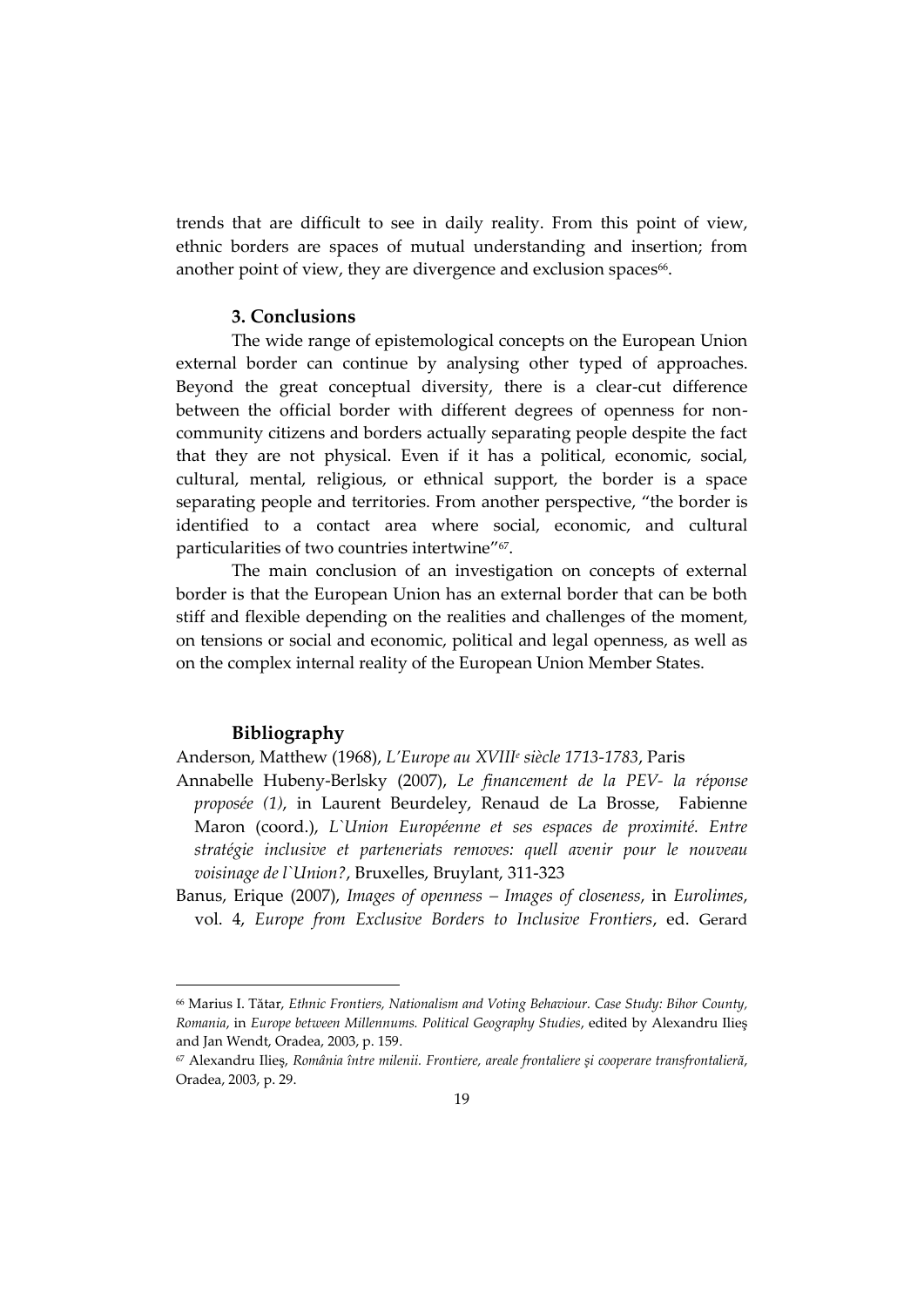Delanty, Dana Pantea, Karoly Teperics, Oradea, Institute for Euroregional Studies, 134-141

Baud, P.; Bourgeat (1995), S., *Dictionnaire de géographie*, Paris, Hatier

- Bideleux, Robert (2006), *The Limits of Europe*, in *Eurolimes*, vol. I, *Europe and Its Borders: Historical Perspective*, ed. Ioan Horga, Sorin Sipos, Institute for Euroregional Studies, Oradea, 59-76
- Bogdan, Luminiţa (2009), *Marea Britanie, transformată într-o fortăreaţă*, in *Adevărul*, 16.11.2007, [http://www.adevarul.ro/articole/2007/marea](http://www.adevarul.ro/articole/2007/marea-britanie-transformata-intr-o-fortareata.html)[britanie-transformata-intr-o-fortareata.html](http://www.adevarul.ro/articole/2007/marea-britanie-transformata-intr-o-fortareata.html) (accessed March 29, 2009).
- Cesari, Jocelyne (2006), *Islam européen, islam en Europe*, in *Questions internatilonales*, no. 21, September-October 2006, Paris, 34-36
- Ciocan, Vasile (2002), *Bună vecinătate şi regimuri frontaliere din perspectivă europeană*, Oradea, Editura Cogito
- Colin, Jean-Pierre (2007), *Les paradoxes du voisinage dans l'Union Européenne*, in Laurent Beurdeley, Renaud de La Brosse, Fabienne Maron (coord.), L'Union Européenne et ses espaces de proximité. Entre stratégie inclusive et *parteneriats removes: quell avenir pour le nouveau voisinage de l`Union?*, Bruylant, Bruxelles, 2007, 341-345
- DeBardeleben, Joan (2005), *Introduction*, in Joan DeBardeleben (ed.), *Soft or Hard Borders? Managing the Divide in an Enlarged Europe*, Hampshire, Ashgate, 1-21
- Delanty, Gerard (2006), *Border in Charging Europe: Dynamics of Openness and Closure*, in *Eurolimes*, vol. I, *Europe and Its Borders: Historical Perspective*, ed. Ioan Horga, Sorin Sipos, Oradea, Institute for Euroregional Studies, 46-58
- Dony, Marianne (2008), *Après la réforme de Lisabonne. Les nouveaux européens*, Bruxelles
- Filiu, Jean-Pierre (2005), *Les frontières du jihad*, Paris
- Foucher, Michel (2007), *L'obsession des frontières*, Paris
- Geppert, Anna (2007), *Quelles sont les frontières de l'Europe? L'apport de la géographie (et des sciences sociales)*, in Laurent Beurdeley, Renaud de La Brosse, Fabienne Maron (coord.), *L`Union Européenne et ses espaces de proximité. Entre stratégie inclusive et parteneriats removes: quell avenir pour le nouveau voisinage de l`Union?*, Bruylant, Bruxelles, 325-340
- Geremek, Bronislaw; Picht, Robert (2007), *Visions d'Europe*, Paris, Odile Jacob
- Gourévitch, Jean-Paul (2007), *Les migration en Europe. Les réalité du présent, les défis du futur*, Paris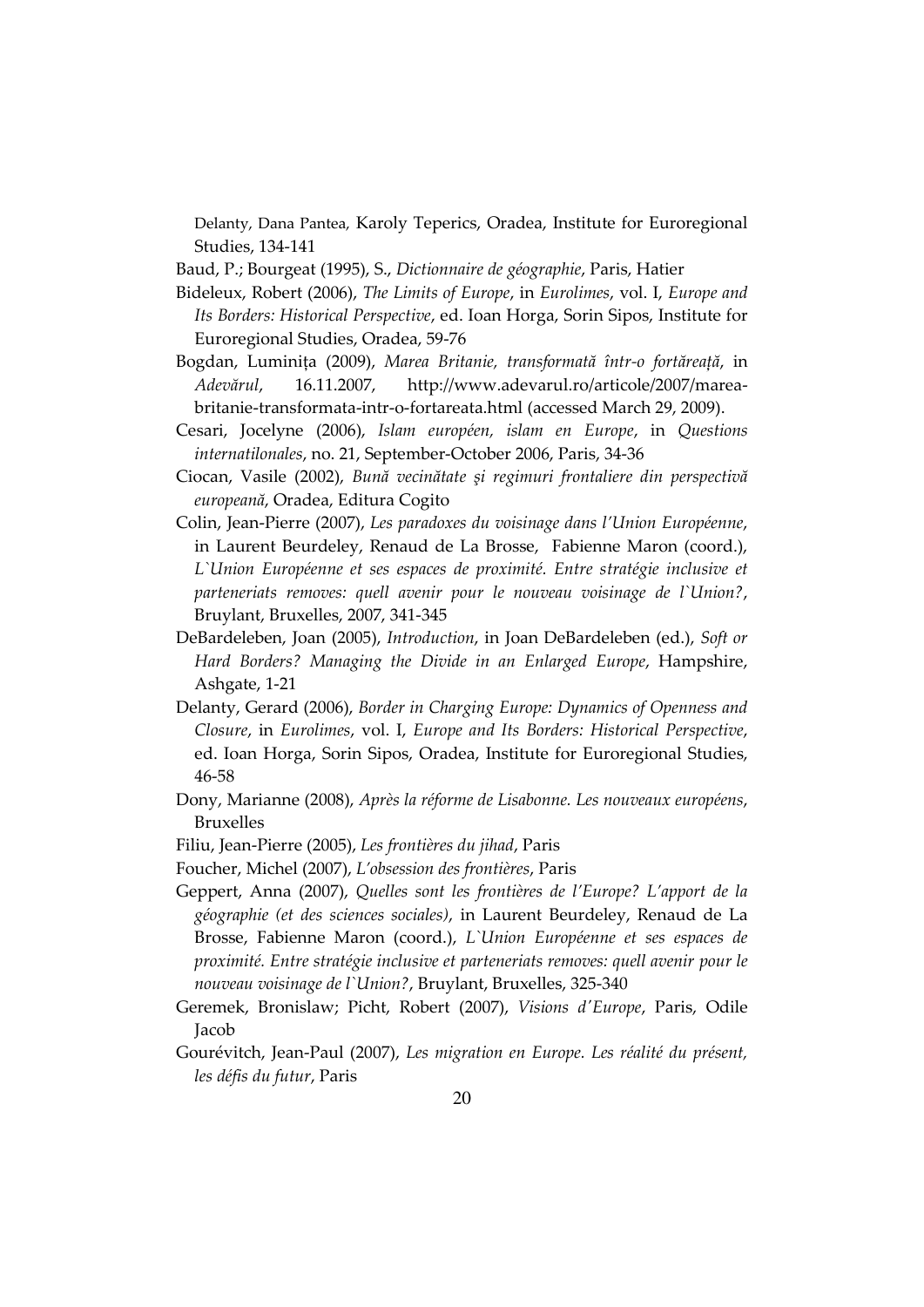- Haurguindéguy, Jean-Baptiste (2007), *La frontière en Europe: un territoire? Coopération transfrontalière franco-espagnole*, L`Harmattan, Paris
- Horga, Ioan (2006), *Why Eurolimes*, in *Eurolimes*, vol. I, *Europe and Its Borders: Historical Perspective*, ed. Ioan Horga, Sorin Sipos, Institute for Euroregional Studies, Oradea, 5-13
- Horga, Ioan; Pantea, Dana (2007), *Europe from Exclusive Borders to Inclusive Frontiers*, in *Eurolimes*, vol. 4, *Europe from Exclusive Borders to Inclusive Frontiers*, ed. Gerard Delanty, Dana Pantea, Karoly Teperics, Institutul de Studii Euroregionale, Oradea, 5-10
- Huntington, P. Samuel (2002), *Ciocnirea Civilizaţiilor si Refacerea Ordinii Mondiale*, Bucureşti
- Ilieş, Alexandru (2003), *România între milenii. Frontiere, areale frontaliere şi cooperare transfrontalieră*, Oradea
- Kundera, Jaroslaw (2007), *L'Europe elargie sans frontiere monetaire*, in *Eurolimes*, vol. 4, *Europe from Exclusive Borders to Inclusive Frontiers*, ed. Gerard Delanty, Dana Pantea, Karoly Teperics, Oradea, Institute for Euroregional Studies, 69-77
- Maier, Charles S. (2002), *Does Europe Need a Frontier? From Territorial to Redistributive Community*, in Jan Zilonka (ed.), *Europe Unbound: Enlarging and Reshaping the Gouvernance and European Union*, Londra, New York, Routledge, 17-37
- Maron, Fabienne (2007), *Les nouvelles frontières de l`Europe: repenser les concepts*, in *Eurolimes*, vol. 4, *Europe from Exclusive Borders to Inclusive Frontiers*, ed. Gerard Delanty, Dana Pantea, Karoly Teperics, Oradea, Institute for Euroregional Studies, 112-123
- Matuszewicz, Régis (2007), *Vers la fin de l`Élargissement?*, in Laurent Beurdeley, Renaud de La Brosse, Fabienne Maron (coord.), *L`Union Européenne et ses espaces de proximité. Entre stratégie inclusive et parteneriats removes: quell avenir pour le nouveau voisinage de l`Union?*, Bruxelles, Bruylant, 103-117
- Neuwahl, Nanette (2005), *Waht Borders for Which Europe?*, in Joan DeBardeleben (ed.), *Soft or Hard Borders? Managing the Divide in an Enlarged Europe*, Hampshire, Ashgate, 23-44
- Nicolaides, Kalypso (2007), *Les fins de l'Europe*, in Bronislaw Geremek & Robert Picht (ed.), *Visions d'Europe,* Odile Jacob, Paris
- Pędziwiatr, Konrad (2002), *Islam among the Pakistanis in Britain: The Interrelationship Between Ethnicity and Religion*, in *Religion in a Changing*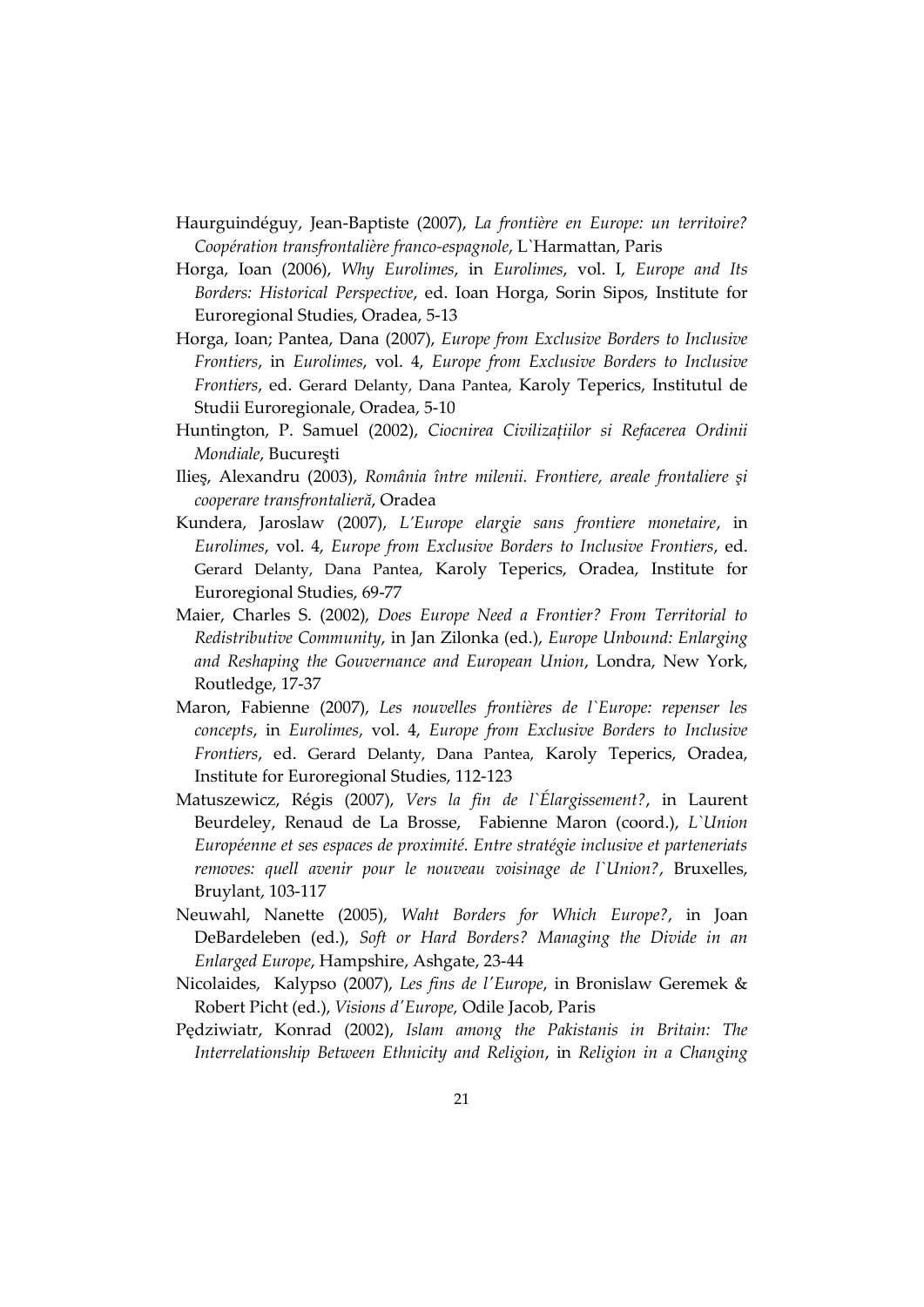*Europe. Between Pluralism and Fundamentalism* (edited by Maria Marczewska-Rytko), Lublin, 159-173

- Potemkina, Olga (2005), *A "Friendly Schengen Border" and Ilegal Migration: The Case of the EU and its Direct Neighbourhood*, in Joan DeBardeleben (ed.), *Soft or Hard Borders? Managing the Divide in an Enlarged Europe*, Hampshire, Ashgate, 165-182
- Quispel, Chris (2007), *The opening of the Dutch borders. Legal and illegal migration to the Netherlands 1945-2005*, in *Eurolimes*, vol. 4, *Europe from Exclusive Borders to Inclusive Frontiers*, ed. Gerard Delanty, Dana Pantea, Karoly Teperics, Oradea, Instite for Euroregional Studies, 102-110
- Robert S. Leiken, *Europe´s Angry Muslims*, in *Forreign Affairs*, July-August 2005, 1-5
- Saint-Blancat, Chantal, *L'islam diasporique entre frontières externes et internes*, in Antonela Capelle-Pogăcean, Patrick Michel, Enzo Pace (coord.), *Religion(s) et identité(s) en Europe. L`épreuve du pluriel*, Paris, Presses de la Fondation Nationale des Sciences Politiques, 41-58
- Santagostino, Angelo (2008), *Haw Europe can Dialogue with Islam*, in *Religious frontiers of Europe*, *Eurolimes*, vol. 5, volume edited by Sorin Şipoş, Enrique Banús and Károly Kocsis, Oradea, Institute for Euroregional Studies, 84-94
- Stanley, Hoffman, *The Case for Leadership*, in *Foreign Policy*, 81 (winter 1990- 1991), 26-35
- Tandonnet, Maxime (2007), *Géopolitique des migrations. La crise des frontières*, Paris, Edition Ellipses
- Tătar, Marius I. (2003), *Ethnic Frontiers, Nationalism and Voting Behaviour. Case Study: Bihor County, Romania*, in *Europe between Millennums. Political Geography Studies*, edited by Alexandru Ilieş and Jan Went, Oradea, 155- 160
- Thompson, Andrew (2001), *Naţionalism in Europe*, in David Dunkerley, Lesley Hodgson, Stanisław Konopacki, Tony Spybey, Andrew Thompson, *National and Ethnic Identity in the European Context*, Łódź, 57- 72
- Wackermann, Gabriel (2003), *Les frontières dans monde en mouvment*, Paris, Ellipses
- Zielonka, Jan (2006), *Europe as Empire*, Oxford University Press
- Zielonka, Jan (2002), *Europe Unbund: Enlarging and Reshaping the Boundaries of the European Union*, Londra, Routledge